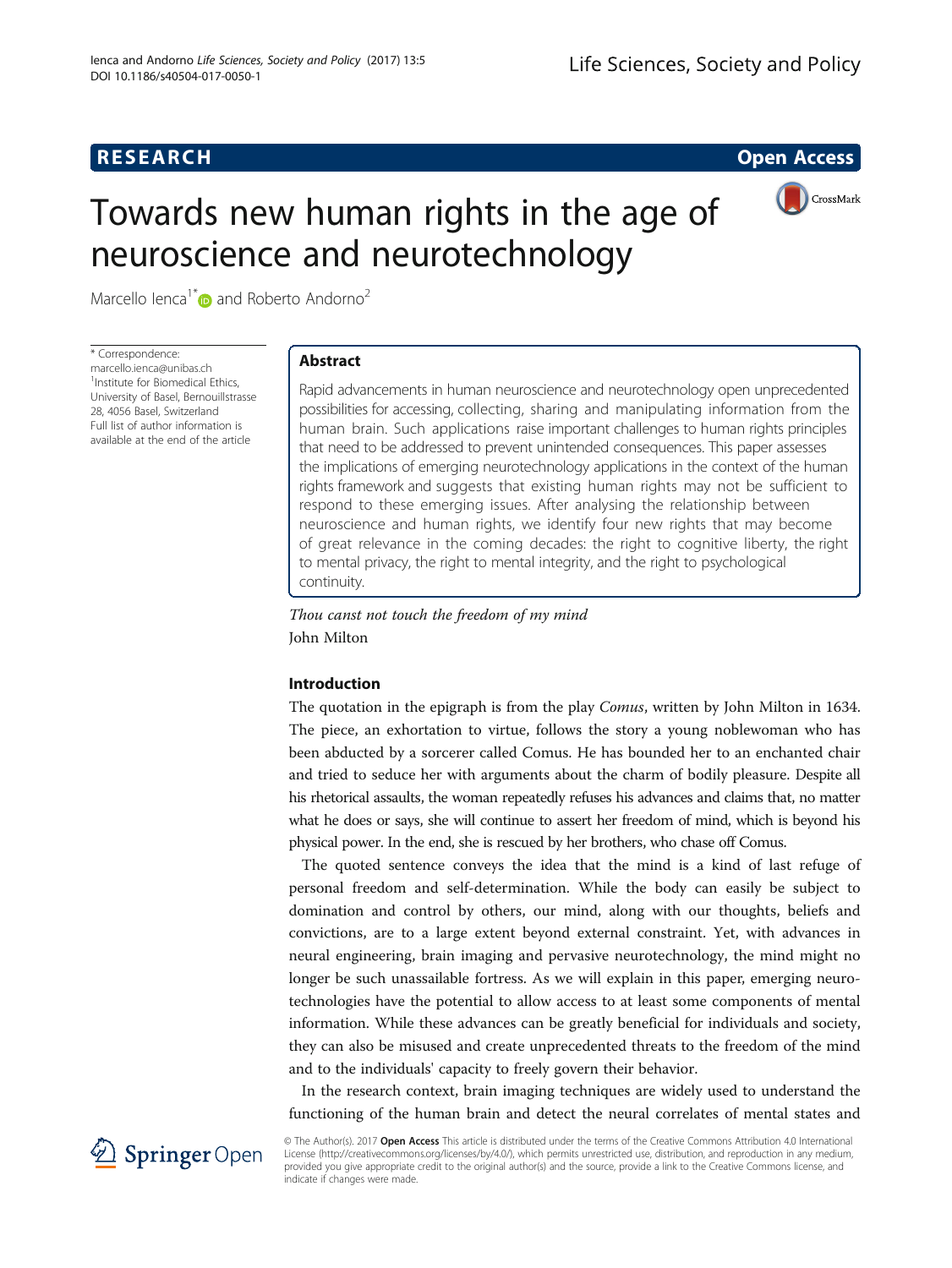behavior. Clinical applications of brain imaging as well as other neurotechnologies are significantly improving the well-being of patients suffering from neurological disorders, offering new preventive, diagnostic and therapeutic tools. Outside the clinics, pervasive commercial applications are rapidly providing new possibilities for self-quantification, cognitive enhancement, personalized communication and entertainment for normal users. Furthermore, a number of neurotechnology applications are becoming of major interest in the legal domain, especially tort law, criminal law and law enforcement.

On the other hand, these same technologies, if misused or inadequately implemented, risk creating unparalleled forms of intrusion into people's private sphere, potentially causing physical or psychological harm, or allowing undue influence on people's behavior.

This paper makes the case that the possibilities opened up by neurotechnological developments and their application to various aspects of human life will force a reconceptualization of certain human rights, or even the creation of new rights to protect people from potential harm.

In 2013, US President Obama called attention to the potential impact of neuroscience on human rights, emphasizing the need to address questions such as those

"(…) relating to privacy, personal agency, and moral responsibility for one's actions; questions about stigmatization and discrimination based on neurological measures of intelligence or other traits; and questions about the appropriate use of neuroscience in the criminal-justice system" (Presidential Commission for the Study of Bioethical Issues, [2014](#page-25-0)).

This article begins by exploring the current possibilities and challenges of neurotechnology, and considers what neurotechnological trends will drive this ethical and legal reconceptualization. After carefully analyzing the relationship between neuroscience and human rights, this paper identifies four new rights that may become of relevance in the coming decades: the right to cognitive liberty, the right to mental privacy, the right to mental integrity, and the right to psychological continuity.

### The neurotechnology revolution

For a long time, the boundaries of the skull have been generally considered the separation line between the observable and unobservable dimension of the living human being. In fact, although primitive forms of neurosurgery used in ancient societies, including pseudo-scientific procedures such as trepanation, could allow for the observation and even manipulation (e.g. selective removal) of brain tissue, yet the neural and mental processes run in the brain and underlying emotions, reasoning and behavior remained at length unobservable. In contrast, modern advancements in neuroscience and neurotechnology have progressively allowed for the unlocking of the human brain and provided insights into brain processes as well as their link to, respectively, mental states and observable behavior. In 1878 Richard Canton discovered the transmission of electrical signals through an animal's brain. Forty-six years later, the first human electroencephalography (EEG) was recorded. Since then, a neurotechnological revolution has taken place inside and outside the clinics. In the 1990s, sometimes referred to as the 'decade of the brain', the use of imaging techniques for neurobehavioral studies increased dramatically (Illes [2003\)](#page-25-0). Today, as a wide and rapidly expanding spectrum of neuroimaging technologies has become clinically and commercially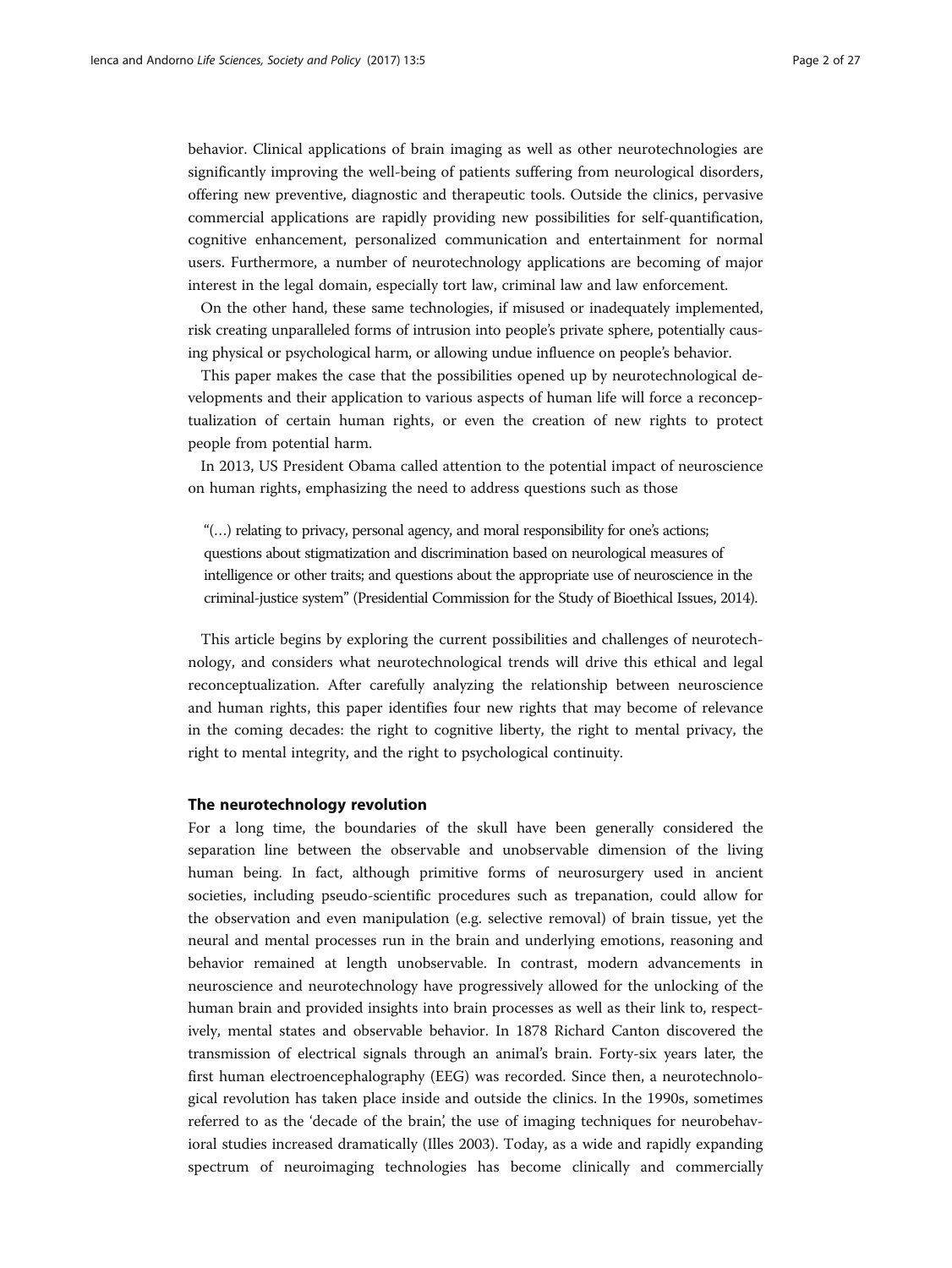available, the non-invasive recording and display of patterns of brain activity (often associated with the completion of physical or cognitive tasks) has become standard practice. For example, EEG recordings are being widely used to non-invasively measure electrical activity of the brain and detect voltage fluctuations. In addition, derivatives of the EEG technique such as evoked potentials (EPs) and event-related potentials (ERP) allow to average EEG responses to the presentation and processing of stimuli, hence to record brain signals during the performance of specific sensory, cognitive or motor processes. Another technique, functional magnetic resonance imaging (fMRI), allows to measure brain's electrical activity indirectly, i.e. by using hemodynamic responses (cerebral blood flow) as indirect markers. Current fMRI techniques can localize brain activity, graphically display patterns of brain activation, and determine their intensity by color-coding the strength of activation. fMRI techniques are implemented for a variety of purposes including pre-surgery risk assessment, and functional mapping of brain areas to detect abnormalities (e.g. left-right hemispherical asymmetry in language and memory regions) or to observe post-stroke or post-surgery recovery, as well as the effects of pharmacological and behavioral therapies. In addition, a number of neurological conditions including depression and Alzheimer's disease can now be diagnosed with the use of fMRI (Koch et al. [2012\)](#page-25-0).

The capacity of neuroimaging techniques to map brain functioning has been tested effective also in gaining insights into people's intentions, views and attitudes. For example, scientists were able to infer from decoded brain activity which actions participants in their trial were intending to perform. The task in question was to decide whether to add or subtract two numbers and to covertly hold their intention for a few seconds. During that delay, it was possible for scientists to determine with 70% accuracy which of two tasks the subjects were covertly intending to perform (Haynes et al. [2007](#page-25-0)). In another study, participants toured several virtual-reality houses, and then had their brains scanned while touring another selection. By identifying certain patterns of brain activity for each house, scientists were able to determine which houses their subjects had been to before (Smith [2013](#page-26-0)). Brain scans do not only allow to 'read' concrete experiment-related intentions and memories. They appear even able to decode more general preferences. A US study has shown that fMRI scans can be used to successfully infer the political views of the users by identifying functional differences in the brains of respectively Democrats and Republicans (Schreiber et al. [2013\)](#page-26-0). Similarly, men's frequent preference for sport cars has been correlated with specific functional differences in the men's vs the women's brain (Baron-Cohen [2004\)](#page-25-0).

The possibility of non-invasively identifying such mental correlates of brain functional differences is of particular interest for marketing purposes. Over a decade ago, McClure et al. ([2004\)](#page-26-0) used fMRI to show functional differences (increased activation in the dorsolateral prefrontal cortex, hippocampus and midbrain) in the brain of people knowingly drinking Coca Cola as opposed to the same people drinking unlabeled Coke. Their results showed that marketing strategies (e.g. the Coca Cola label) can determine different responses in the brain of consumers (McClure et al. [2004](#page-26-0)). These results have pioneered the establishment of a spin-out branch of neuroscience at the intersection with marketing research called neuromarketing, which has expanded rapidly over the past decade. Today, several multinational companies including Google, Disney, CBS, and Frito-Lay use neuromarketing research services to measure consumer preferences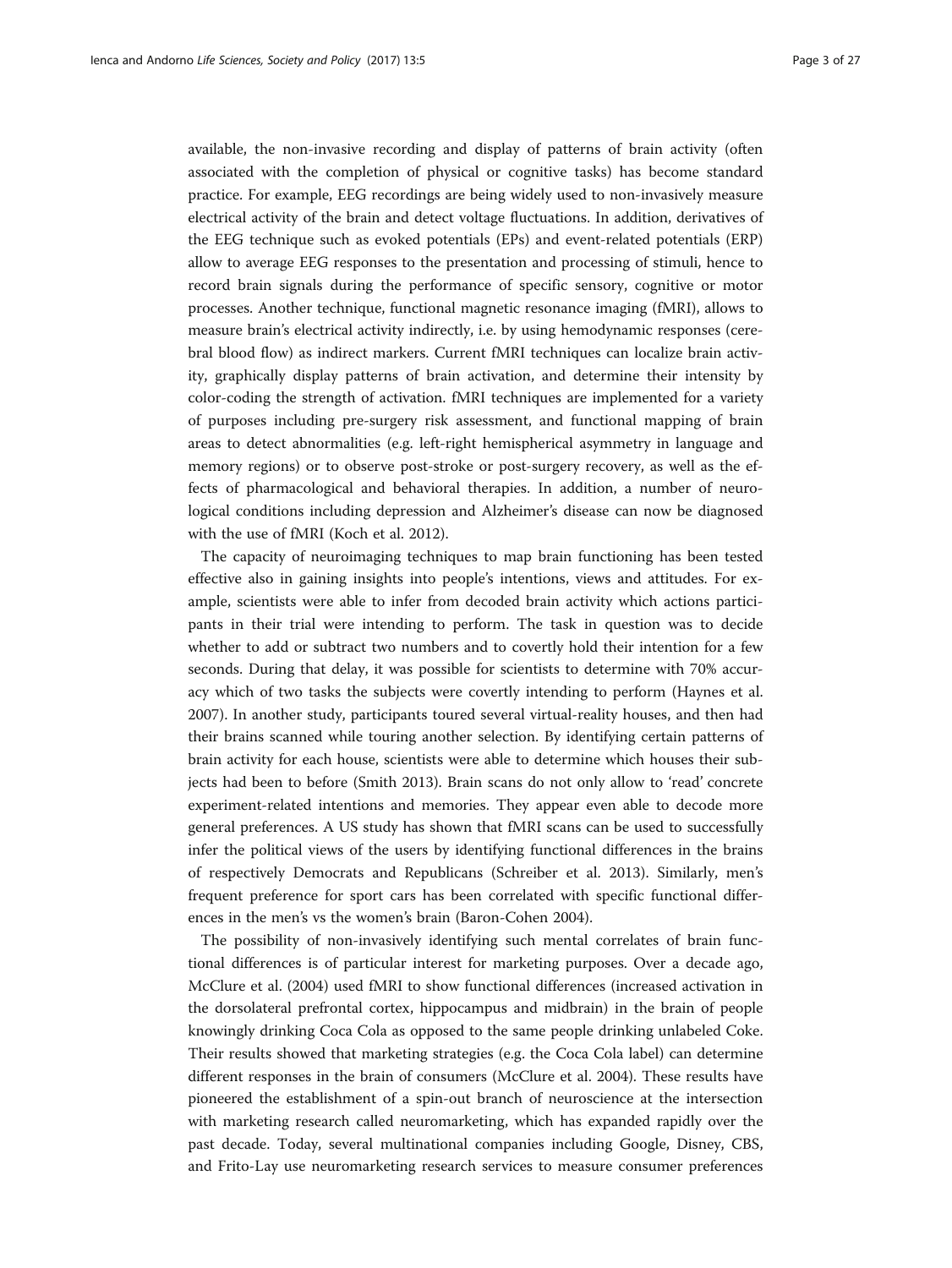and impressions on their advertisements or products. In addition, a number of specialized neuromarketing companies including EmSense, Neurosence, MindLab International and Nielsen, routinely apply neuroimaging techniques, mostly fMRI and EEG, but also Steady State Topography (SST) and physiological measurements (e.g. galvanic skin response) to study, analyze and predict consumer behavior. This possibility of *min*ing the mind (or at least informationally rich structural aspects of the mind) can be potentially used not only to infer mental preferences, but also to prime, imprint or trigger those preferences. For example, Neurofocus, an American multinational neuromarketing company recently acquired by Nielsen, tested subliminal techniques with the purposes of eliciting responses (e.g. preferring item A instead of B) that people cannot consciously register (Penenberg [2011](#page-26-0)). These techniques included embedding stimuli shorter 30 milliseconds, hence under the threshold of conscious perception. In view of these developments, authors have stressed the need to establish ethical and legal standards for neuromarketing practices (Ulman, Cakar, and Yildiz [2015\)](#page-26-0).

Brain imaging techniques were originally developed and are still mostly implemented within the context of clinical medicine and neuroscience research. In recent years, however, a number of neurotechnology applications have made their way onto the market and are now integrated into a number of consumer-grade devices for healthy users with various non-clinical purposes. The umbrella term usually used to encompass all these non-invasive, scalable and potentially ubiquitous of neurotechnologies is "pervasive neurotechnology" (Fernandez, Sriraman, Gurevitz and Ouiller [2015](#page-25-0)), a notion borrowed from the most widespread notion of pervasive computing. Today, pervasive neurotechnology applications include brain-computer interfaces (BCIs) for device control or real-time neuromonitoring, neurosensor-based vehicle operator systems, cognitive training tools, electrical and magnetic brain stimulation, wearables for mental wellbeing, and virtual reality systems.

Most of these applications use EEG recordings to monitor electrical activity in the brain for a variety of purposes including neuromonitoring (real time evaluation of brain functioning), neurocognitive training (using certain frequency bands to enhance neurocognitive functions), and device control. EEG-based BCIs are being increasingly used as wearable accessories for a number of everyday activities including gaming, entertainment, and smartphone's remote control. For example, companies Emotiv and Neurosky offer a large assortment of wireless headsets for everyday use that can be connected to compliant smartphones and personal computers (Ienca and Haselager [2016](#page-25-0)). Brain-control can be used to remotely control several types of devices and engage in several activities including gaming and other forms of entertainment, marketing, self-monitoring and communicating.

The possibility of non-invasive brain control has raised the attention of the mobile communication industry. Several leading companies including Apple and Samsung are incorporating neurogadgets into the accessory assortments of their major products. For instance, iPhone accessories such as the XWave headset already allow to plug directly into compliant iPhones and read brainwaves. Meanwhile, prototypes of next-generation Samsung Galaxy Tabs and other mobile or wearable devices have being tested to be controlled by brain activity via EEG-based BCI (Powell, Munetomo, Schlueter, and Mizukoshi [2013](#page-26-0)). In the light of these trends, Yuan and colleagues predicted that neurodevices will gradually replace the keyboard, the touch screen, the mouse and the voice command device as humans' preferred ways to interact with computers (Yuan, Hsieh, and Chang [2010](#page-26-0)).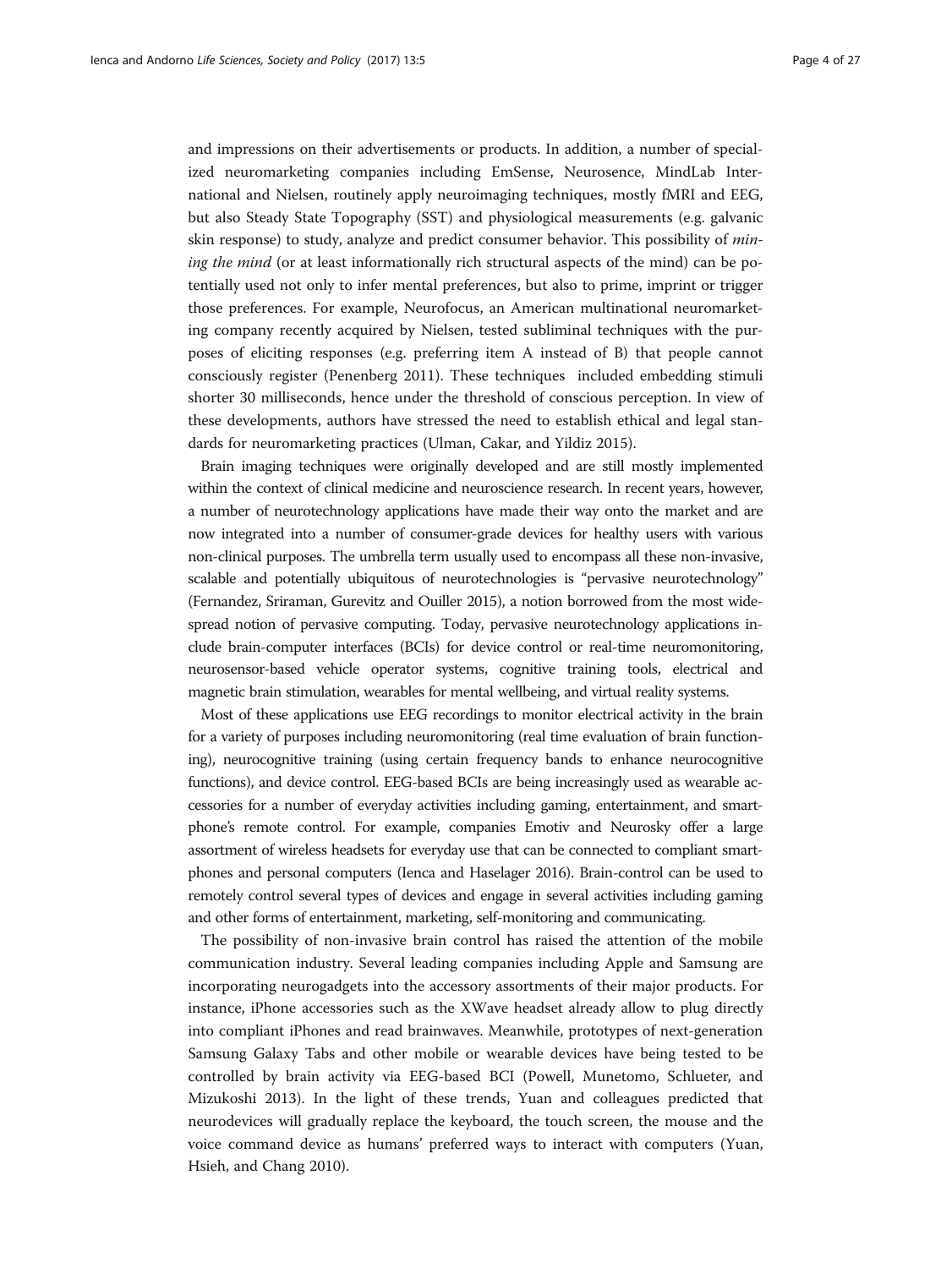Not only neuroimaging devices and BCIs fit into the category of pervasive neurotechnology. Several electrical brain stimulators fit into this category too. Unlike neuroimaging tools, neurostimulators are not primarily used for recording or decoding brain activity but rather for stimulating or modulating brain activity electrically. Portable, easy-to-use, consumer based transcranial direct current stimulation (tDCS) devices are the most widespread form of consumer-grade neurostimulator. They are used in a number of low-cost direct-to-consumer applications aimed at optimizing brain performance on a variety of cognitive tasks, depending on the brain region being stimulated.<sup>1</sup> Recently, transcranial magnetic stimulation (TMS) - a magnetic method used to briefly stimulate small regions of the brain for both diagnostic and therapeutic purposes, has also evolved into portable devices, which resulted effective in the treatment of migraine (Lefaucheur et al. [2014\)](#page-25-0). Finally, an invasive surgical technique called deep brain stimulation (DBS) involving the implantation of a neurostimulator in the ventrointermediate nucleus of the thalamus has obtained FDA approval and is now increasingly used as a treatment for essential tremor, Parkinson's disease, dystonia and obsessive–compulsive disorder.

In sum, if in the past decades neurotechnology has unlocked the human brain and made it readable under scientific lenses, the upcoming decades will see neurotechnology becoming pervasive and embedded in numerous aspects of our lives and increasingly effective in modulating the neural correlates of our psychology and behavior. While welcoming continuing progress in neurotechnology development, in this paper we argue that the ethical and legal implications of the neurotechnology revolution should be considered early and in a proactive manner. More in detail, we argue that the legal system has to be adequately prepared to deal with the new challenges that might emerge out of emerging neurotechnology, in particular in the context of human rights. As neurotechnology advances, it is critical to assess whether our current human rights framework is conceptually and normatively well-equipped to face the novel challenges arising at the brain-computer-society entanglement, hence to provide simultaneously guidance to researchers and developers while providing protection to individuals and groups.

### Brain technology and the law

Neuroscience and the law intersect on many levels and on various different issues. This is not surprising. While neuroscience studies the brain processes that underlie human behavior, legal systems are quintessentially concerned with the regulation of human behavior. It is therefore reasonable to claim that both disciplines are destined to be "natural partners" (Goodenough and Tucker [2010\)](#page-25-0). The underlying idea of the new field called 'neurolaw' is precisely that better knowledge of the brain will lead to betterdesigned laws and fairer legal procedures. Examples of potentially legally relevant applications of neurotechnology are numerous. Brain imaging techniques, for instance, might possibly contribute to more evidence-based decisions in criminal justice, from investigation and the assessment of criminal responsibility, to punishment, rehabilitation of offenders, and the evaluation of their risk of recidivism. The tools offered by neuroscience could potentially play also a role in civil law procedures, for example, in the assessment of an individual's capacity to contract, or of the severity of the plaintiff's pain in compensation claims. New and more reliable lie detection technologies based on our knowledge of the brain functioning might help to assess the reliability of witnesses. Memory erasure of recidivist violent criminals and of victims of especially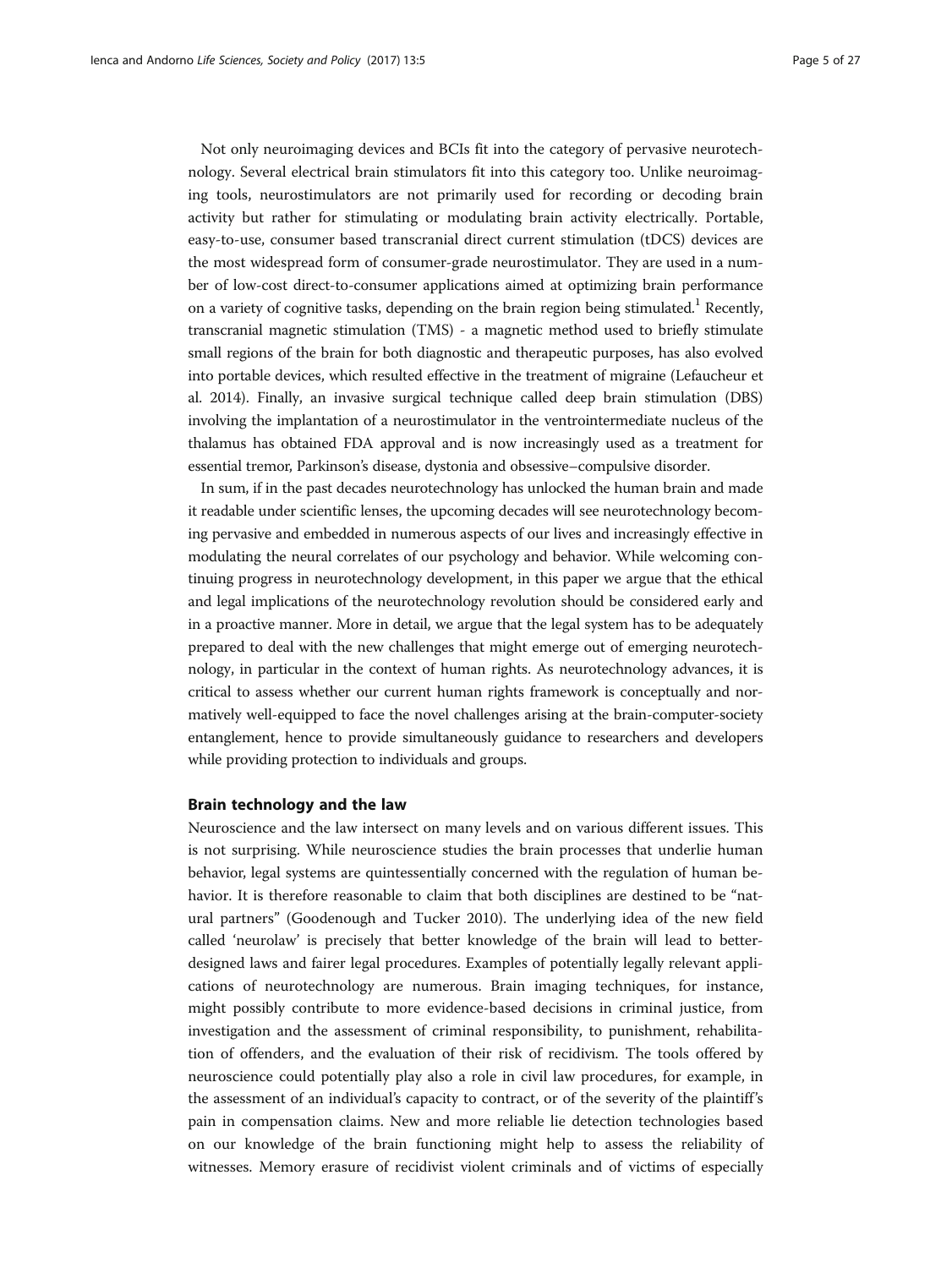traumatic offences (e.g. sexual abuse) is also mentioned as another possibility opened by our new knowledge of the brain (Goodenough and Tucker [2010\)](#page-25-0).

A possibly game-changing use of neurotechnology in the legal field has been illustrated by Aharoni et al. ([2013](#page-24-0)). In this study, researchers followed a group of 96 male prisoners at prison release. Using fMRI, prisoners' brains were scanned during the performance of computer tasks in which they had to make quick decisions and inhibit impulsive reactions. The researchers followed the ex-convicts for 4 years to see how they behaved. The study results indicate that those individuals showing low activity in a brain region associated with decision-making and action (the Anterior Cingulate Cortex, ACC) are more likely to commit crimes again within 4 years of release (Aharoni et al. [2013](#page-24-0)). According to the study, the risk of recidivism is *more than double* in individuals showing low activity in that region of the brain than in individuals with high activity in that region. Their results suggest a "potential neurocognitive biomarker for persistent antisocial behavior". In other words, brain scans can theoretically help determine whether certain convicted persons are at an increased risk of reoffending if released.

This prospect evokes Philip Dick's 1956 science fiction story "The Minority Report", which was adapted into a movie in 2002. The plot is about a special police unit ("Precrime Division") which is able to identify and arrest murderers before they commit their crimes. The system is believed to be flawless until an officer from that same unit is mistakenly accused of a future murder (Dick [2002](#page-25-0)). This dystopian scenario, which could result from the new knowledge about the brain, raises important ethical and human rights questions. How much evidence is needed to prove that brain scans are likely to flag only the truly high risk offenders? Can neurotechnology-generated data, which have a probabilistic nature, be straightforwardly applied to predict the criminal behavior of a particular individual? Can these preliminary findings, which were based on a very specific cohort, be generalized to other groups? In any case, it is clear that much more work is needed to ensure the reliability of the technique before authorizing its use by courts, certainly not as a substitute for current methods for dangerousness assessment, but maybe as an additional, complementary tool.

Other brain technologies that may be relevant for the legal system are lie detectors, mental decoders, and brain printers. Lie detectors are devices capable to record and measure brain responses associated with the retrieval of memories, with the purpose of ascertaining the truth-values of statements relative to those memories. Traditional lie detectors, like the polygraph, measure some bodily markers such as blood pressure, heart rate, and muscular reactions. Despite their low reliability, they are regularly used by some government agencies to screen their employees. However, they are very rarely accepted as evidence in US courts. The new generations of lie detectors, which are EEGbased and fMRI-based, are regarded as much more reliable than the polygraph, as they detect the lie at its source: the brain. In the United States, at least two companies -No Lie MRI and Cephos Corp - are currently offering fMRI lie-detection services (Greely [2009](#page-25-0)). A study published in 2005 by a research group linked to Cephos, claimed that fMRIbased lie detection has a reliability of around 90%. The study predicted that the procedure will be further improved and ready to be used in courts in the not too distant future (Kozel et al. [2005\)](#page-25-0). More recent studies have confirmed the higher reliability of fMRIbased lie detectors compared to polygraphy (Langleben et al. [2016](#page-25-0)). In parallel, mental decoders are capable of decoding mental states and translating them into observable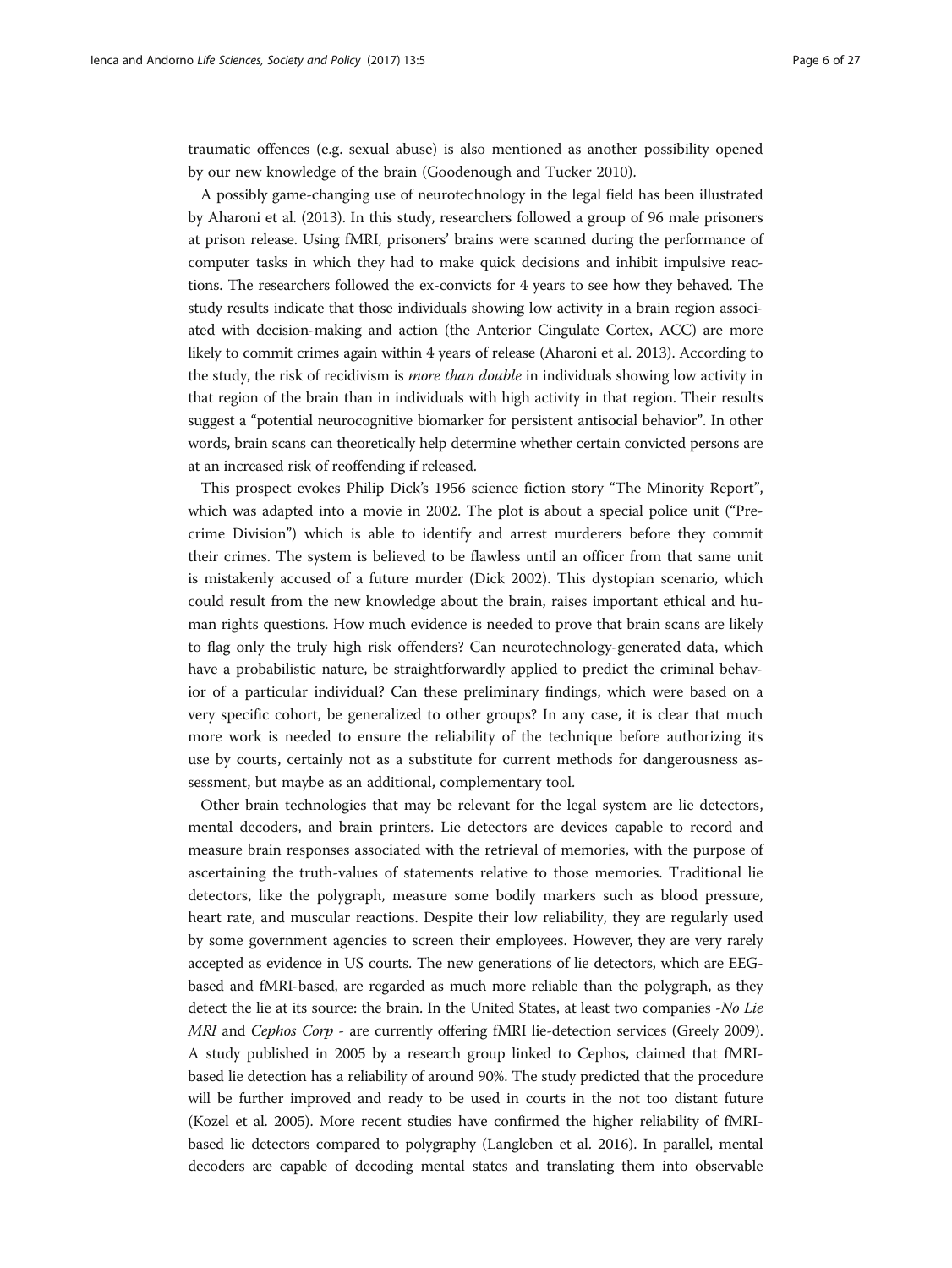outputs such as text, verbal signals or graphic images. For example, Herff et al. ([2015\)](#page-25-0) and Mirkovic et al. ([2015\)](#page-26-0) have independently demonstrated the effectiveness of a decoder capable of reconstructing speech from brain waves (Herff et al. [2015;](#page-25-0) Mirkovic, Debener, Jaeger, and De Vos [2015\)](#page-26-0). Such devices have a great potential for clinical applicability as they could benefit several classes of neurological patients, especially those suffering from locked-in syndrome and paralysis. Such patients, who might have lost their capacity to produce verbal communication, would be enabled to re-interact with the external world by producing speech solely by brain activity. Outside the clinical setting, such decoders are tested to enhance mobile communication through thought-to-text converters. Not all mental decoders are designed to enhance users' autonomy. Some devices are currently tested for monitoring brain states with the purpose of guiding the individual's behavior. For example, NASA and Jaguar are jointly developing a technology called *Mind Sense*, which will measure brainwaves to monitor the driver's concentration in the car (Biondi and Skrypchuk [2017](#page-25-0)). If brain activity indicates poor concentration, then the steering wheel or pedals could vibrate to raise the driver's awareness of the danger. This technology can contribute to reduce the number of accidents caused by drivers who are stressed or distracted. However, it also opens theoretically the possibility for third parties to use brain decoders to eavesdropping on people's states of mind.

Similar implications are raised by brain printers. These are prototypical devices that are currently tested as brain-based authentication methods. For example, researchers at Binghamton University in the state of New York have devised a way to verify a person's identity based on how their brain responds to certain words. The researchers observed the brain signals of 45 volunteers as they read a list of 75 acronyms, such as FBI and DVD, and recorded the brain's reaction to each group of letters, focusing on the part of the brain associated with reading and recognizing words. It turns out that participants' brains reacted differently to each acronym - so that a computer system was able to identify each volunteer with 94% accuracy (Armstrong et al. [2015\)](#page-25-0). This technology, which could in the short term replace passwords and fingerprints as authentication tool for personal accounts, raises novel privacy and security issues.

As neurotechnology advances and opens novel opportunities for monitoring and controlling cognitive function, there is uncertainty on how the law should cope with such advancements. In particular, it remains debatable whether emerging trends in neurotechnology call for a revision or even a replacement of existing legal concepts at various levels including civil law, tort law, business law and legal philosophy. While increasing attention is being devoted in the literature to emerging neurotechnology applications in the context of criminal law or to the increasing use of neuroscience evidence in courts, little focus has been directed to the implications of advancing neuroscience and neurotechnology for human right law. This neglected component of the neurolaw discourse is of particular relevance since the universal nature of the human right framework could provide a solid foundation for this emerging 'jurisprudence of the mind'.

### Neuroscience and human rights

### **Overview**

While neurotechnology has the potential to impact human rights such as privacy, freedom of thought, the right to mental integrity, the freedom from discrimination, the right to a fair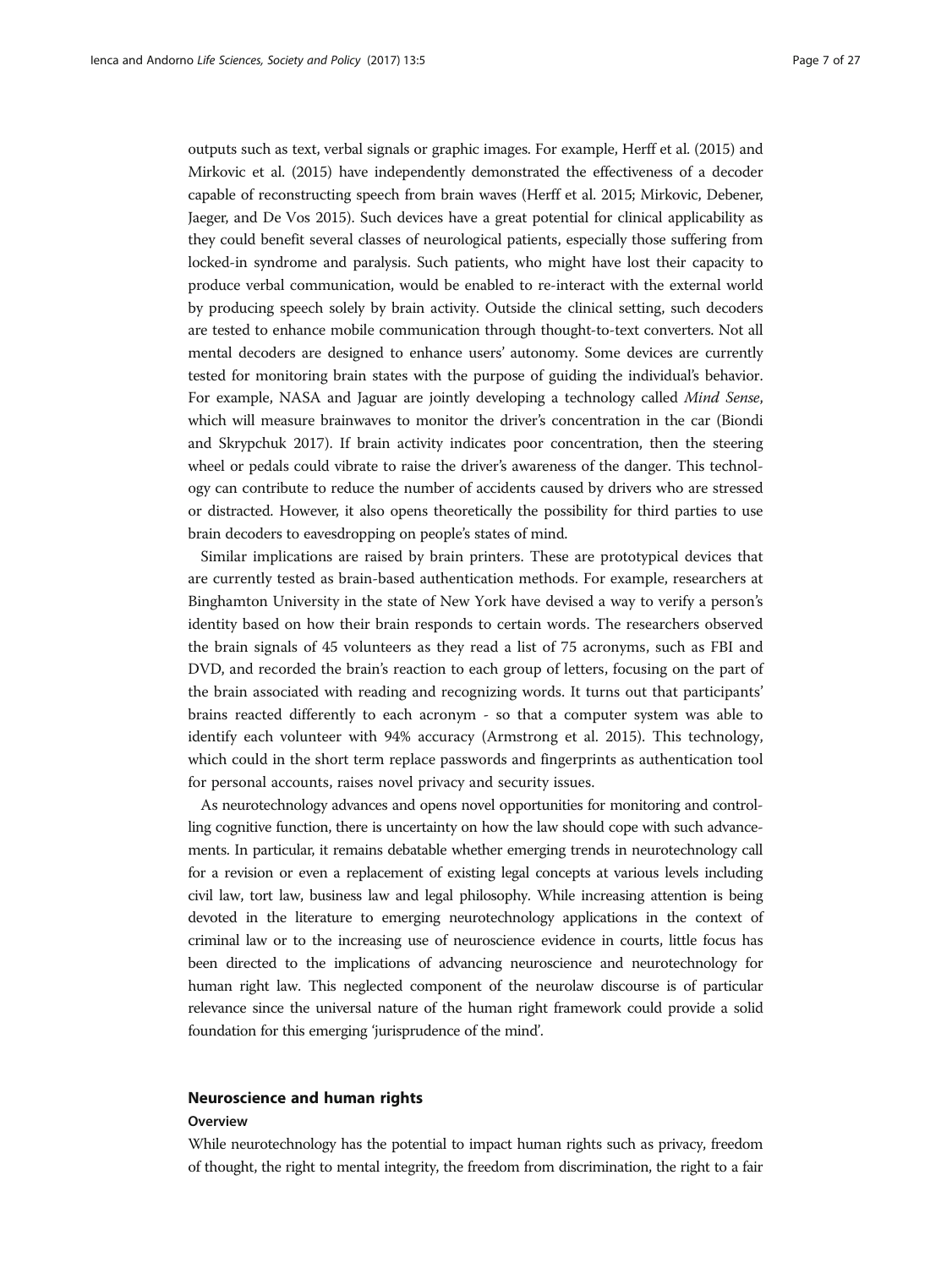trial, or the principle against self-incrimination, yet international human rights law does not make any explicit reference to neuroscience. In contrast to other biomedical developments, which have already been the subject of standard-setting efforts at the domestic and international level, neurotechnology still largely remains a terra incognita for human rights law. Nonetheless, the implications raised by neuroscience and neurotechnology for inherent features of human beings, urge a prompt and adaptive response from human rights law.

The adaptive ability that human rights law has shown in responding to the challenges posed by genetic technology may help to anticipate how this branch of law could evolve in the coming years in response to new issues raised by neuroscience. Since the end of the 1990s, the international community has made significant efforts to address a great variety of issues that result from the increasing access to human genetic data. In 1997, the Universal Declaration on the Human Genome and Human Rights (UDHGHR) was adopted to prevent that genetic information is collected and used in ways that are incompatible with respect for human rights, and to protect the human genome from improper manipulations that may harm future generations. The principles contained in this instrument were further developed in 2003 by the International Declaration on Human Genetic Data (IDHGD), which sets out more specific rules for the collection of human biological samples and genetic data. It is interesting to note that from the interaction between genetics and human rights resulted entirely new rights, such as the 'right not to know one's genetic information', which is formally recognized by the UDHGHR (Art. 5(c)) and the IDHGD (Art. 10), as well as by other international and national regulations. In addition to the recognition of new rights, 'old' rights -such as the right to privacy and the right against discrimination- were specifically adapted to the novel challenges posed by genetics. This close connection between life sciences and human rights was further strengthened by the 2005 Universal Declaration on Bioethics and Human Rights, which comprehensively addresses the linkage between both fields (Andorno [2013](#page-25-0)). This latter document sets out principles that are applicable not only to genetics but to other biomedical and life sciences issues.

In this paper we claim that, similarly to the historical trajectory of the 'genetic revolution', the ongoing 'neuro-revolution' will reshape some of our ethical and legal notions. In particular, we argue that the growing sensitivity and availability of neurodevices will require in the coming years the emergence of new rights or at least the further development of traditional rights to specifically address the challenges posed by neuroscience and neurotechnology. This argument is in accordance with the observation of how human rights have historically emerged and developed in modern societies. Human rights, in fact, have always arisen as specific responses to recurrent threats to fundamental human interests (Nickel [1987\)](#page-26-0), to human dignity (Habermas [2010\)](#page-25-0), or to what is required by a "minimally good life" (Fagan [2005\)](#page-25-0). As we attempt to show in this paper, the individual quest to exert control over one's own neuro-cognitive dimension as well as the emergence of potential threats to basic human goods or interests posed by the misuse or inadequate application of neurotechnological devices may require a reconceptualization of some traditional human rights or even the creation of new neuro-specific rights.

It goes beyond the scope of this article to discuss the different theories about the foundations of human rights, or to take a position in this regard. For the purposes of our investigation we chose to adopt a broad practical conception of human rights, like the one proposed by Beitz [\(2011,](#page-25-0) p. 109), who argues that they are "requirements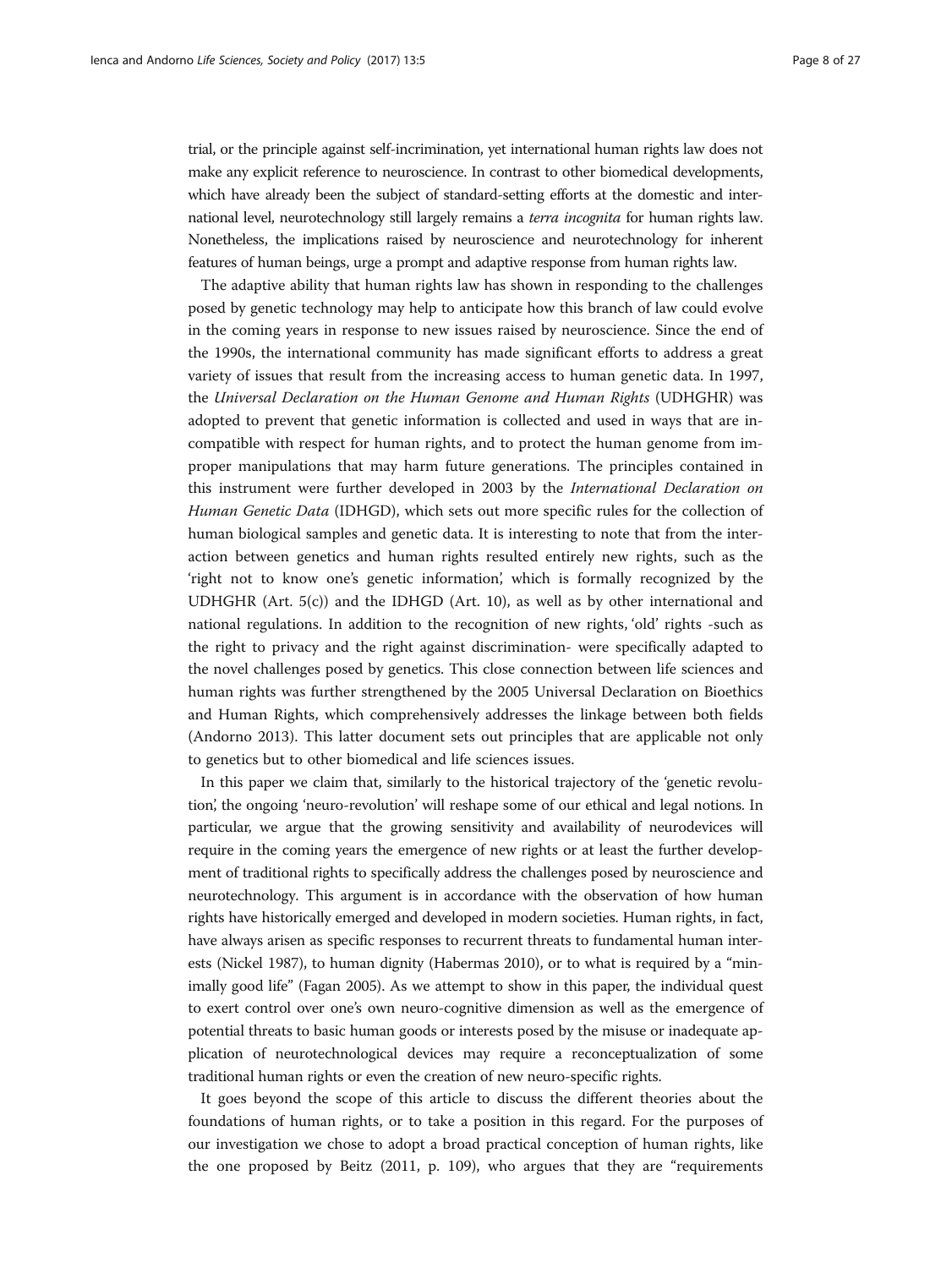whose object is to protect urgent individual interests against predictable dangers ('standard threats') to which they are vulnerable under typical circumstances of life in a modern world order composed of states" (Beitz [2011\)](#page-25-0). In general terms, it can be said that the scope of human rights is to guarantee both the necessary negative and positive prerequisites for leading a minimally good life (Fagan [2015\)](#page-25-0).

A common objection against the recognition of new rights is that it leads to the so-called 'rights inflation', which is the objectionable tendency to label everything that is morally desirable as a 'human right'. The unjustified proliferation of new rights is indeed problematic because it spreads skepticism about all human rights, as if they were merely wishful thinking or purely rhetorical claims. Rights inflation is to be avoided because it dilutes the core idea of human rights and distracts from the central goal of human rights instruments, which is to protect a set of truly fundamental human interests, and not everything that would be desirable or advantageous in an ideal world.

A frequently accepted way to avoid rights inflation is to impose justificatory tests for specific human rights. For example, according to Nickel [\(2014](#page-26-0)), it could be required that a proposed human right should not only deal with some very important good but also respond to a common and serious threat to that good, impose burdens on the addressees that are justifiable and no larger than necessary, and be feasible in most of the world's countries (Nickel [2014\)](#page-26-0). The international law scholar Philip Alston ([1984](#page-25-0)) has suggested a list of criteria that a given claim must satisfy in order to qualify as a 'human right' in terms of international law. In his view, the proposed new human right must "reflect a fundamentally important social value"; "be consistent, but not merely repetitive, of the existing body of international human rights law"; "be capable of achieving a very high degree of international consensus", and "be sufficiently precise as to give rise to identifiable rights and obligations".

For the reasons we give below, we think that the new rights advocated in this paper − the right to cognitive liberty, the right to mental privacy, the right to mental integrity, and the right to psychological continuity − fulfill these requirements and therefore do not raise the risk of rights inflation.

This proposal of neuro-specific human rights is consistent with Glen Boire's advocacy of a "jurisprudence of the mind" that "takes account of the latest understandings of the brain" and "which situates these within our country's tradition of embracing individual, self-determination and limited government" (Boire [2003,](#page-25-0) p. 10). As brain technology is rapidly reshaping the infosphere and the digital infrastructures in our societies, there is an urgent need to proactively assess whether our current ethical and legal frameworks are ready to face this emerging scenario.

At this stage it is also worth noting that many of the issues discussed in this paper are not unique to cutting-edge neurotechnology but have precedents in more traditional interventions. For example, breaches for mental privacy emerged before the invention of neuroimaging and neuromonitoring technologies through more rudimental techniques such as interrogation and polygraph-based lie detection. These interventions, however, do not target neural processing directly but only via proxy-processes such as speech, behavior, and physiological indices (e.g. pulse and skin conductivity). In addition, the degree of accuracy and resolution of such techniques is remarkably low (Iacono [2008\)](#page-25-0), hence often insufficient to support epistemologically justified inferences about mental information. Similarly, threats to mental integrity and psychological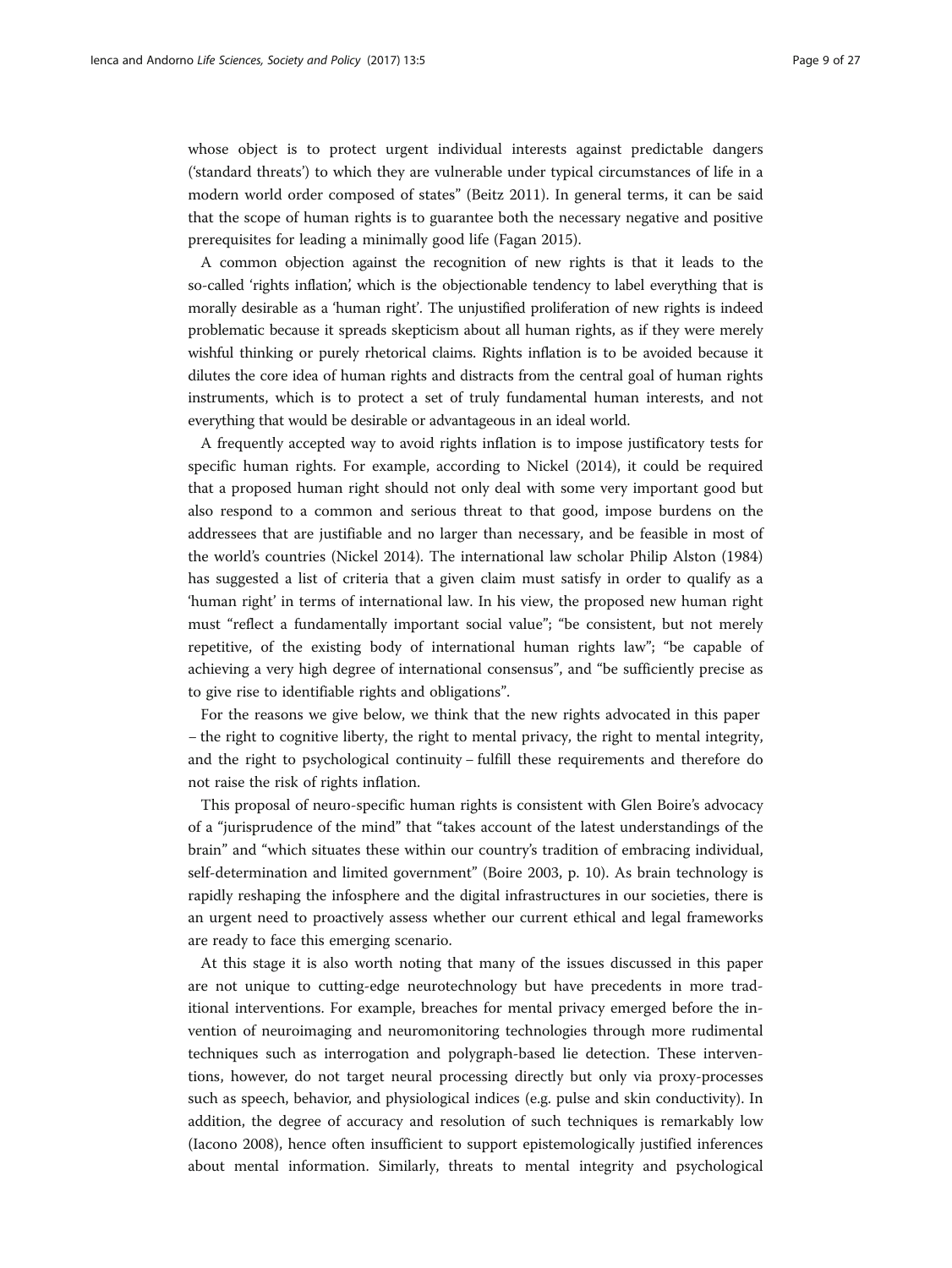continuity were posed by non-computational interventions such as psychoactive drugs and hypnotic inductions way before the invention of neurostimulation and brainmachine interfacing. However, these techniques are often characterized by limited efficacy and reliability in purposively manipulating mental activity as well as low degrees of selectivity in targeting neural processes. Based on these considerations, we argue that advanced neurotechnology enables a degree of access into and manipulation of neural processes significantly higher than other techniques. Therefore, while we consider the ethical and legal analysis presented in this paper applicable to the entire spectrum of both computational and non-computational brain interventions, we argue that the degree of perturbation of advanced neurotechnology on the current ethicallegal framework is quantitatively higher than non-computational techniques. For this reason we situate neurotechnology as the focus of our proposed normative upgrade.

### Cognitive liberty

A first, essential step towards the creation of a neuro-oriented human rights framework has been the recent debate over the notion of cognitive liberty. According to Bublitz ([2013\)](#page-25-0), this complex notion, often also referred to as mental self-determination, comprises two fundamental and intimately related principles: (a) the right of individuals to use emerging neurotechnologies; (b) the protection of individuals from the coercive and unconsented use of such technologies. As he concisely put it, cognitive liberty is the principle that guarantees "the right to alter one's mental states with the help of neurotools as well as to refuse to do so" (Bublitz [2013](#page-25-0), p. 234).

Proponents of cognitive liberty suggest considering it a "fundamental human right" as well as "a central legal principle guiding the regulation of neurotechnologies" (Ibid.). The reason of its fundamental function stems from the fact that "the right and freedom to control one's own consciousness and electrochemical thought processes is the necessary substrate for just about every other freedom" (Sententia [2004](#page-26-0)). In fact, as Bublitz argued, "it is hard to conceive any conception of a legal subject in which the mind and mental capacities (e.g. acting from reasons, deliberation) are not among its necessary constitutive conditions" [\(2013,](#page-25-0) p. 242). Cognitive liberty, therefore, is necessary to all other liberties, because it is their neurocognitive substrate. As such, cognitive liberty resembles the notion of 'freedom of thought' which is usually considered the essential justification of other freedoms such as freedom of choice, freedom of speech, freedom of press, and freedom of religion. Not surprisingly, Sententia [\(2004](#page-26-0)) presented cognitive liberty as a conceptual update of freedom of thought that "takes into account the power we now have, and increasingly will have to monitor and manipulate cognitive function". Some legal scholars such as Boire and Sententia have interpreted the right to cognitive liberty with special focus on the protection of individual freedom and self-determination from the State. For example, Sententia has claimed that "the State cannot, consistent with the First Amendment of the Constitution, forcibly manipulate the mental states, and implicitly the brain states of individual citizens".

Given its conceptual complexity, cognitive liberty is multi-dimensional. Bublitz recognizes at least three "interrelated but not identical dimensions" (Bublitz [2013,](#page-25-0) p. 251). These are: (i) the liberty to change one's mind or to choose whether and by which means to change one's mind; (ii) the protection of interventions into other minds to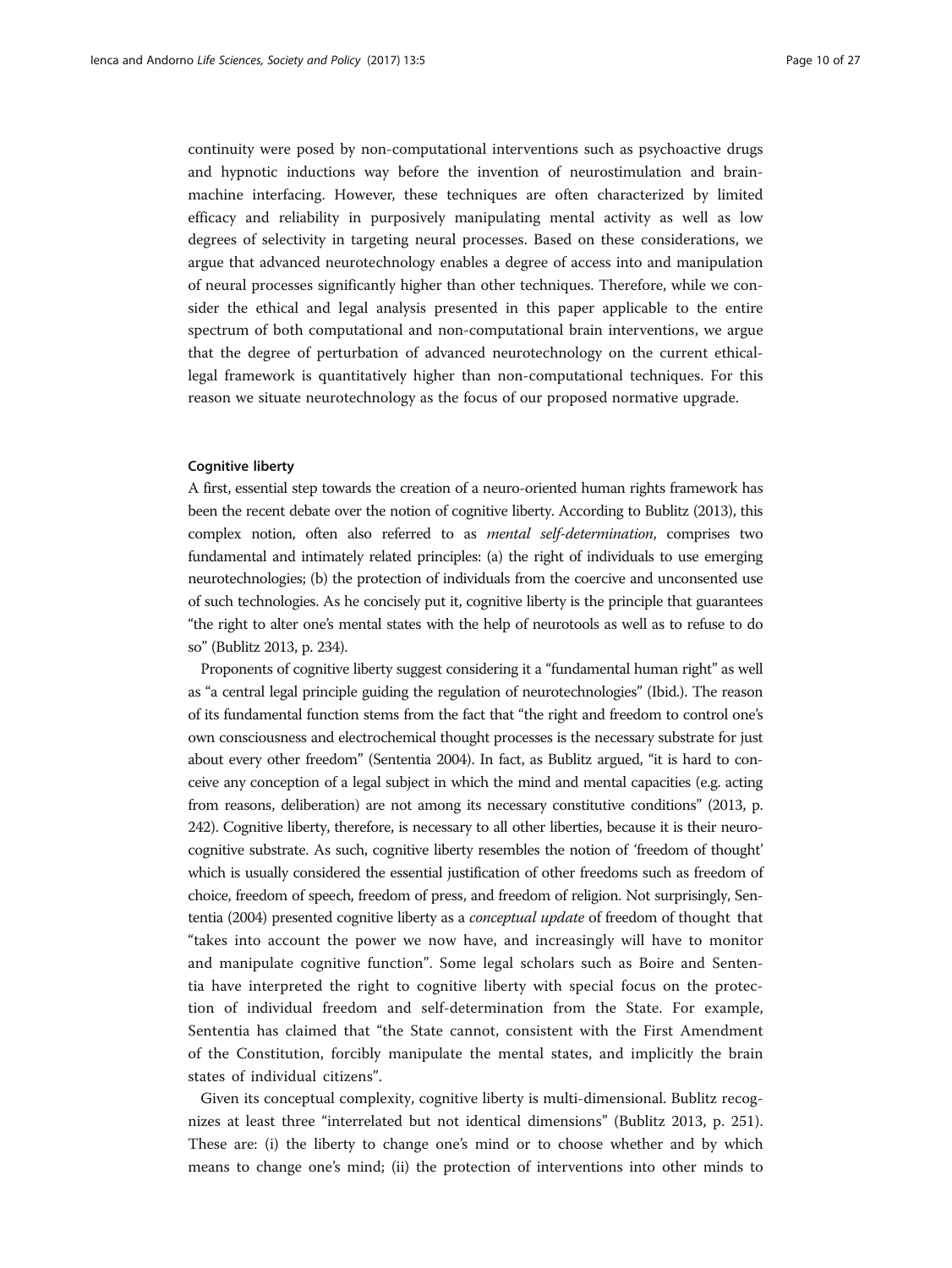protect mental integrity, and (iii) the ethical and legal obligation to promoting cognitive liberty. These three dimensions configure cognitive liberty as a complex right which involves the prerequisites of both negative and positive liberties in Berlin's sense (Berlin [1959\)](#page-25-0): the negative liberty of making choices about one's own cognitive domain in absence of governmental or non-governmental obstacles, barriers or prohibitions; the negative liberty of exercising one's own right to mental integrity in absence of constrains or violations from corporations, criminal agents or the government; and finally, the positive liberty of having the possibility of acting in such a way as to take control of one's mental life.

Being the neurocognitive substrate of all other liberties, cognitive liberty cannot be reduced to existing rights, hence is immune to the risk of rights inflation. In addition, since cognitive life, although in various forms and degrees, is inherent in all human beings, cognitive liberty is consistent with a definition of human rights as inalienable fundamentals rights "to which a person is inherently entitled simply because she or he is a human being" (Sepuldeva, Van Banning, and van Genugten [2004](#page-26-0)), regardless of their nation, location, language, religion, ethnic origin or any other status. Consequently, its integration into the human right framework would enable the protection of constitutive features of human beings that are not being entirely protected by existing rights.

For the purposes of our analysis, in this article we will focus exclusively on the negative formulation of the right to cognitive liberty, namely as the right to refuse coercive uses of neurotechnology. In addition, while we welcome the introduction of the right to cognitive liberty, we argue that this notion is not sufficient alone to cover the entire spectrum of ethical and legal implications associated with neurotechnology. Rather, the establishment of cognitive liberty as a human right should be coordinated with a simultaneous reconceptualization of existing rights or even the creation of other new neurospecific rights. These are the right to mental privacy, the right to mental integrity and the right to psychological continuity.

### The right to mental privacy

Today's infosphere is more intrusive than at any other time in history. Websites regularly use cookies to record store visitors' information such as browsing activities, preferences, personal data, visited pages, passwords, credit card numbers, etc. Big and small corporations engage in data-mining activities that capture massive amounts of data about users. Much of this information is about daily activities: what was purchased, when, where and how much was paid. E-mail accounts are stuffed with advertisements and unsolicited offers. Phone numbers and personal addresses are captured in databases and sold to corporations and government agencies. In addition, video surveillance, facial recognition technology, spyware are opening up people's daily activities for public consumption. As Moore ([2010](#page-26-0)) puts it, today "informational privacy is everywhere under siege".

The widespread availability of neurotechnology applications will provide multiple opportunities for individuals to access and exert control over their brain-activity, hence resulting in a number of potentially beneficial activities such as self-monitoring, neuroenhancement, and brain-controlled computer use. However, these same tools will disseminate an unprecedented volume and variety of brain information outside the clinical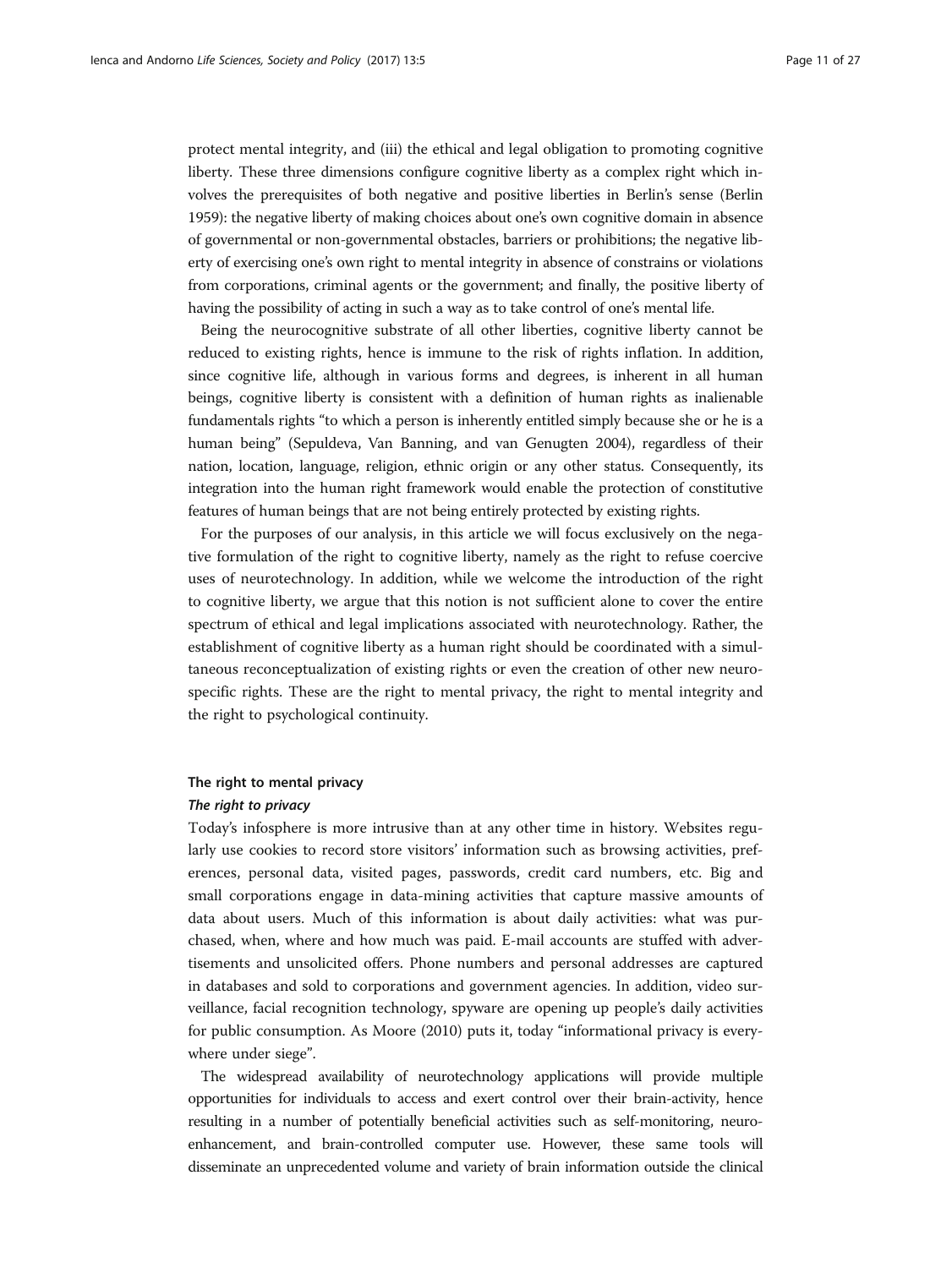domain and potentially increase the availability of such information to third parties. As pervasive applications of neurotechnology are introducing brain data into the infosphere, they are thereby exposing them to the same degree of intrusiveness and vulnerability to which is exposed any other bit of information circulating in the digital ecosystem. At present, no specific legal or technical safeguard protects brain data from being subject to the same data-mining and privacy intruding measures as other types of information. In the words of Nita Farahany, "there are no legal protections from having your mind involuntarily read".<sup>2</sup> The reason for that stems from the fact, as Charo [\(2005](#page-25-0)) observes, that "technology innovates faster than the regulatory system can adapt".

A large number of ethical, legal, and social questions arise from these neurotechnological possibilities. These include: For what purposes and under what conditions can brain information be collected and used? What components of brain information shall be legitimately disclosed and made accessible to others? Who shall be entitled to access those data (employers, insurance companies, the State)? What should be the limits to consent in this area?

Although a first attempt of response to these questions can be made by appealing to existing legal norms, we claim that specific legal notions and provisions have to be developed. The first notion involved in these debates is that of privacy. International human rights law formally recognises the right to privacy. The Universal Declaration of Human Rights (UDHR) states that "no one shall be subjected to arbitrary interference with his privacy, family, home or correspondence, nor to attacks upon his honour and reputation. Everyone has the right to the protection of the law against such interference or attacks" (Article 12). Similarly, the 1950 European Convention on Human Rights (ECHR) stipulates that "everyone has the right to respect for his private and family life, his home and correspondence" (Article 8 para 1). It is interesting to note that the right to privacy is one of the few rights that was recognized by international law as a broad, umbrella right before it was included in any state constitution (Diggelmann and Cleis [2014\)](#page-25-0).

At the European level, the right to privacy recognized by the ECHR was developed by the 1995 EU Data Protection Directive (95/46/EC), which specifically aims at protecting individuals with regard to the processing and transfer of personal data. Currently, the EU is planning to adapt the data protection rules to the challenges to privacy posed by the new digital environment. The overall goal of the upcoming Directive and Regulation is to empower individuals with more control over their personal data.<sup>3</sup> Also the EU Charter of Fundamental Rights, adopted in 2000, states the general right to protection of private life in Article 7 and specifies in Article 8 that "everyone has the right to the protection of personal data concerning him or her" (para 1). According to paragraph 2 of the latter provision,

"[s]uch data must be processed fairly for specified purposes and on the basis of the consent of the person concerned or some other legitimate basis laid down by law. Everyone has the right of access to data which has been collected concerning him or her, and the right to have it rectified".

The first question that arises in the context of the current privacy protection standards is whether the traditional right to privacy also covers the data contained in and generated by our minds. An answer to this dilemma is not immediately available, not least because there is no consensus in the legal literature on a definition of privacy.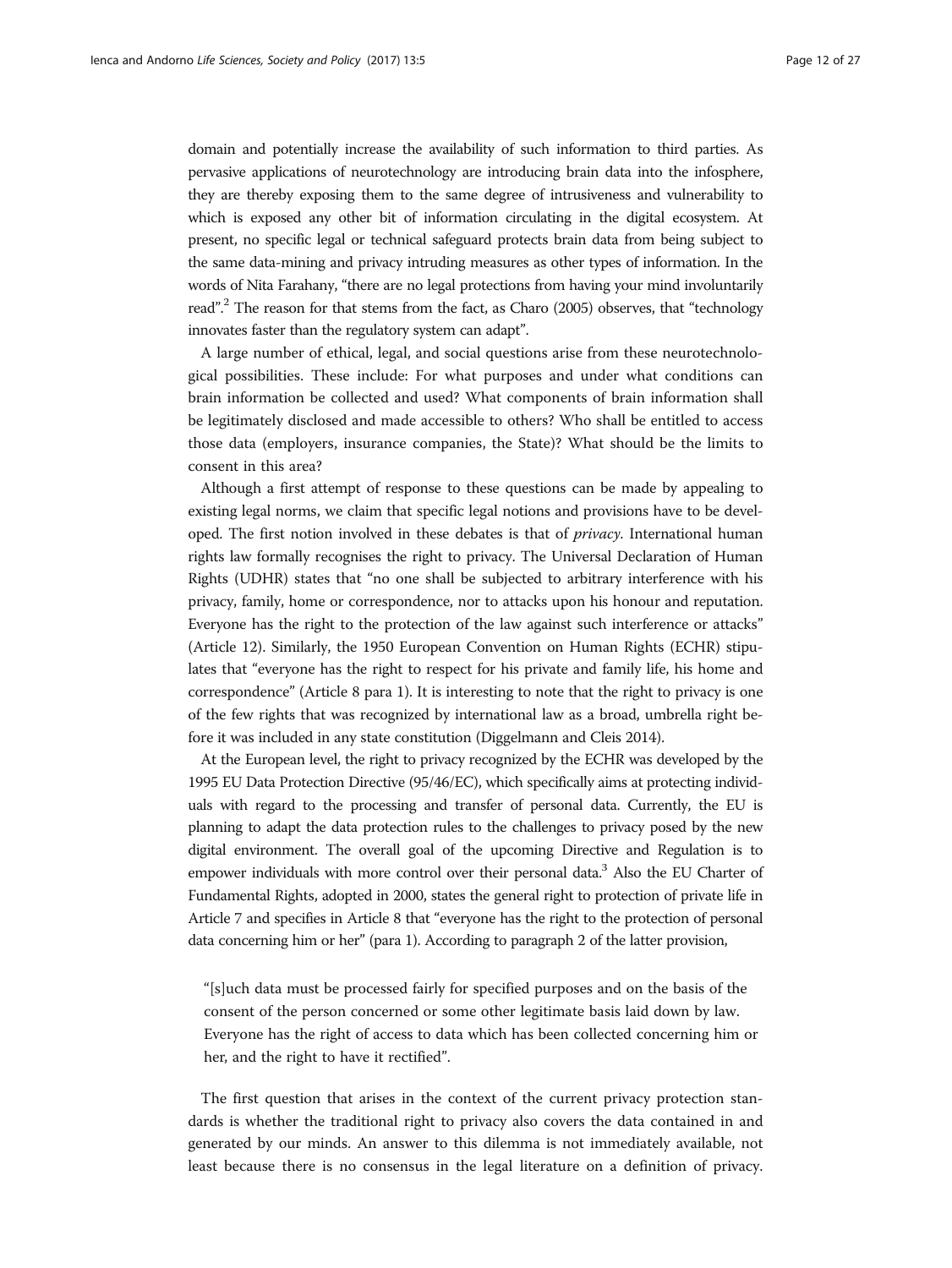This can be explained by the disparate content of this right, which includes not only the right to control access to personal information, but also to our bodies and to specific private places. In their seminal article, published in 1890, Samuel Warren and Louis Brandeis articulated the right to privacy as "a right to be let alone" (Warren and Brandeis [1890](#page-26-0)). Their primary concern was the increasing interest of the yellow press in gossiping and revealing personal information about individuals, including pictures of private persons without their consent. This specific instance of privacy was further developed by Alan Westin and other authors into the broader notion of informational privacy, i.e. the control over information about oneself. According to Westin, privacy can be described in terms of our claim to determine for ourselves when, how, and to what extent information about us is communicated to others (Westin [1968\)](#page-26-0). Today, the "right to be let alone" delineated by Warren and Brandeis more than one century ago has clearly become relevant to areas far removed from their original concerns. The various facets of the modern understanding of privacy continue to expand as technological developments continue. Neuroscience is very likely to become in the near future one of the new areas in which the right to privacy is called to play a fundamental and unexpected role.

Science fiction can be very helpful to anticipate the challenges that science and technology may pose in the future, as well as the possible responses to them. In a Star Trek novel written in 1990, Captain Kirk has been informed that a dangerous spy has surreptitiously joined one of the groups that are visiting the spaceship Enterprise. Kirk desperately wants to identify the intruder and to know more about him and his plans. By appealing to one of his staff members who has telepath abilities, Kirk wants to read the minds of all the visitors. However, the Captain is reminded by one of his assistants that, according to the law, "the right to mental privacy is an inalienable right of all Federation citizens and shall not be abrogated without due process of law" (Mitchell [1990](#page-26-0)). Moreover, "to find one guilty individual in either of those groups means there is a large probability of invading the privacy of a number of innocent people" (Ibid., p. 150).

The kind of dilemmas described in this futuristic scenario, which is set in the 23rdcentury, may become a reality much earlier than expected. Developments in neuroimaging, like those mentioned above, have raised concerns about the ethics and legality of 'mind-reading'. It is true that functional brain imaging cannot really 'read' thoughts, but can only highlight differences between brain activations during different cognitive tasks, and to infer from such differences certain conclusions about an individual's thoughts. However, the fact remains that, even if in an indirect manner, these new tools are increasingly able to determine with a high degree of accuracy certain brain data that belong to the private sphere and deserve to be protected from public scrutiny.

In modern societies, privacy and data protection norms cover the use and disclosure of various kinds of personal information. Since the data decoded from an individual's brain can be regarded as 'personal information' − or 'personally identifiable information', as it is called in the US−, there is in principle no reason why such data could not be covered by existing privacy and data protection regulations. If one has a "reasonable expectation of privacy"<sup>4</sup> regarding the identifying information derived from one's blood or saliva samples, surely one has a reasonable expectation of privacy regarding the data decoded from one's own mind (Shen [2013\)](#page-26-0).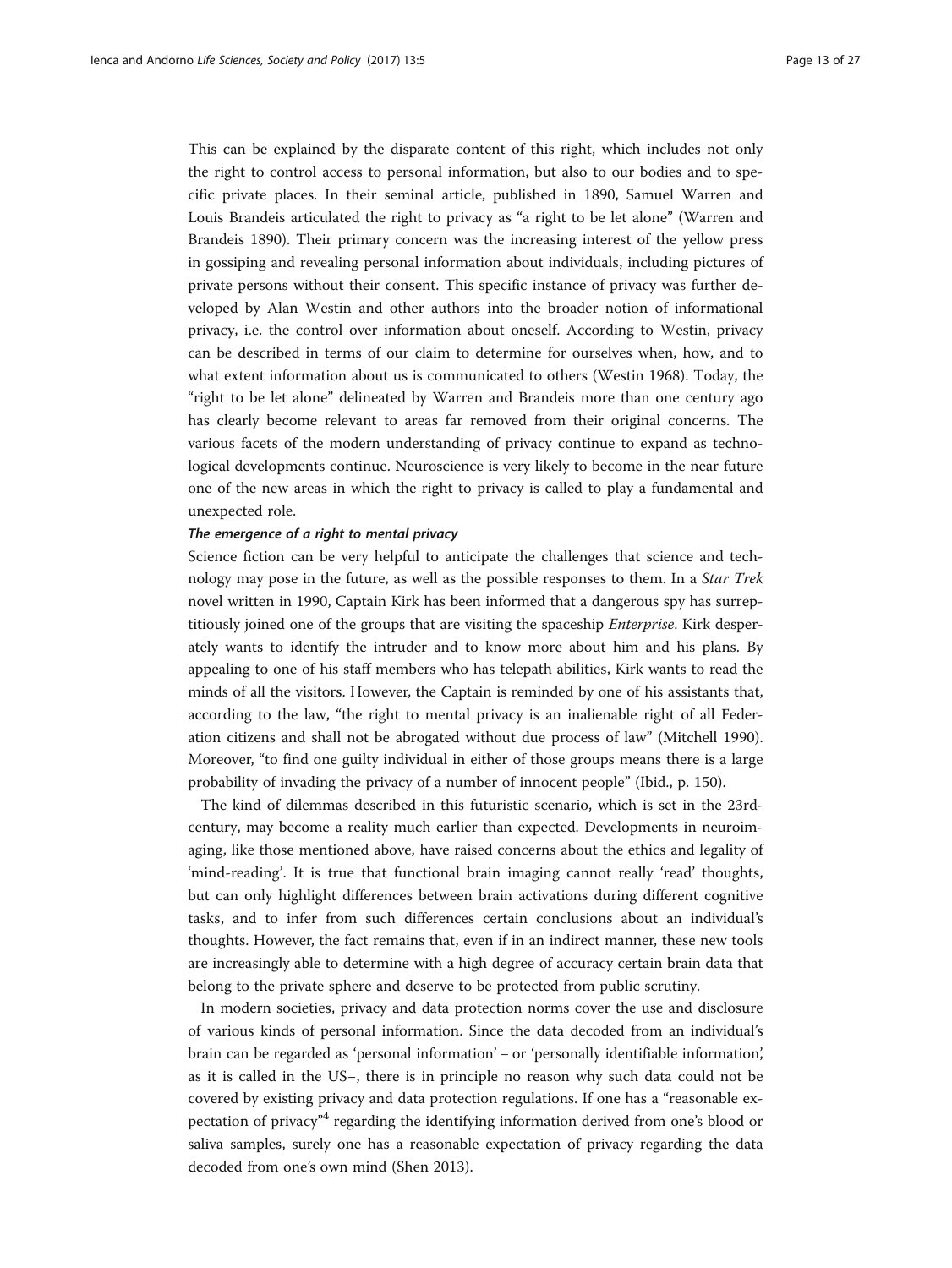However, the special nature of brain data, which relate very directly to one's inner life and personhood, and the distinct way in which such data are obtained, suggest that specific safeguards will be probably needed in this domain. It should be noted that traditional privacy rules seek to safeguard 'external' information about people.

The particularity of brain data is that the *information* to be protected is not easily distinguishable from the *source* itself that produced the data: the individual's neural processing. This is what we can call the "inception problem", which complicates the analysis of the issues at stake when traditional approaches to privacy are used. In other terms, the neurotechnological future we are approaching will require us to guarantee protection not only to the information we record and share, but also to the source of that information since they may be inseparable. In order to implement this we would need wider privacy and data protection rights that can be also applied at a higher and chronologically antecedent level: our neural activity.

An additional reason for concern about privacy in this domain is that brain signals allow to distinguish or trace an individual's identity and are potentially linkable to that individual. Some brain records (e.g. EEG-recorded signals) can be used as a unique biometric identifier, similarly to fingerprints or DNA. Back in 2007, Palanippan and colleagues developed a EEG based biometric framework for automatic identity verification (Palaniappan and Mandic [2007](#page-26-0)). Since then, a huge number of unobtrusive EEG-based biometric systems have been developed for the purposes of individual recognition (Campisi, La Rocca, and Scarano [2012;](#page-25-0) La Rocca, Campisi, and Scarano [2012](#page-25-0)), person authentication (Marcel and Del Millan [2007](#page-26-0); Palaniappan [2008\)](#page-26-0), and person identification (Brigham and Kumar [2010](#page-25-0); Mohammadi, Shoushtari, Molaee Ardekani, and Shamsollahi [2006\)](#page-26-0). However, unlike other identifiable information, brainwaves can be potentially recorded without individual's awareness, and therefore in absence of a real ability of the person to consent to the collection and use of that information. With the growing market of portable EEG-based neuroheadsets and in absence of a real possibility for obtaining informed consent for the processing of the records they generate, there is a need for the law to lay down new protective responses to the processing of brain data. The need to protect information generated below the threshold of voluntary control demands for the recognition of a new right that is specifically tailored on the characteristics of brain information and the new possibilities opened by mind-reading technologies.

In the light of the emerging neurotechnologies, it is also necessary to explore the -technical and legal - possibility of applying a filter to the flow of brain information with the purpose of distinguishing the information we consciously want to keep private from the one we want to disclose publicly. In the current information society we are constantly required to draw a distinction between private and public information: for example, when we set up the contact page on our website or when we decide with whom to share our mobile phone number. The basic psychological assumption that underlies this phenomenon is that competent adults have the psychological capacity to consciously filter the information flow and reasonably identify the bits of information that must be kept private. Privacy, in fact, is both a right and an ability. As an ability, it enables individuals or groups to seclude themselves, or information about themselves, and thereby express themselves selectively. This idea has been widely imported into the information technology sphere, where privacy is often described as the ability (or perceived ability) to control submitted personal information -especially when using the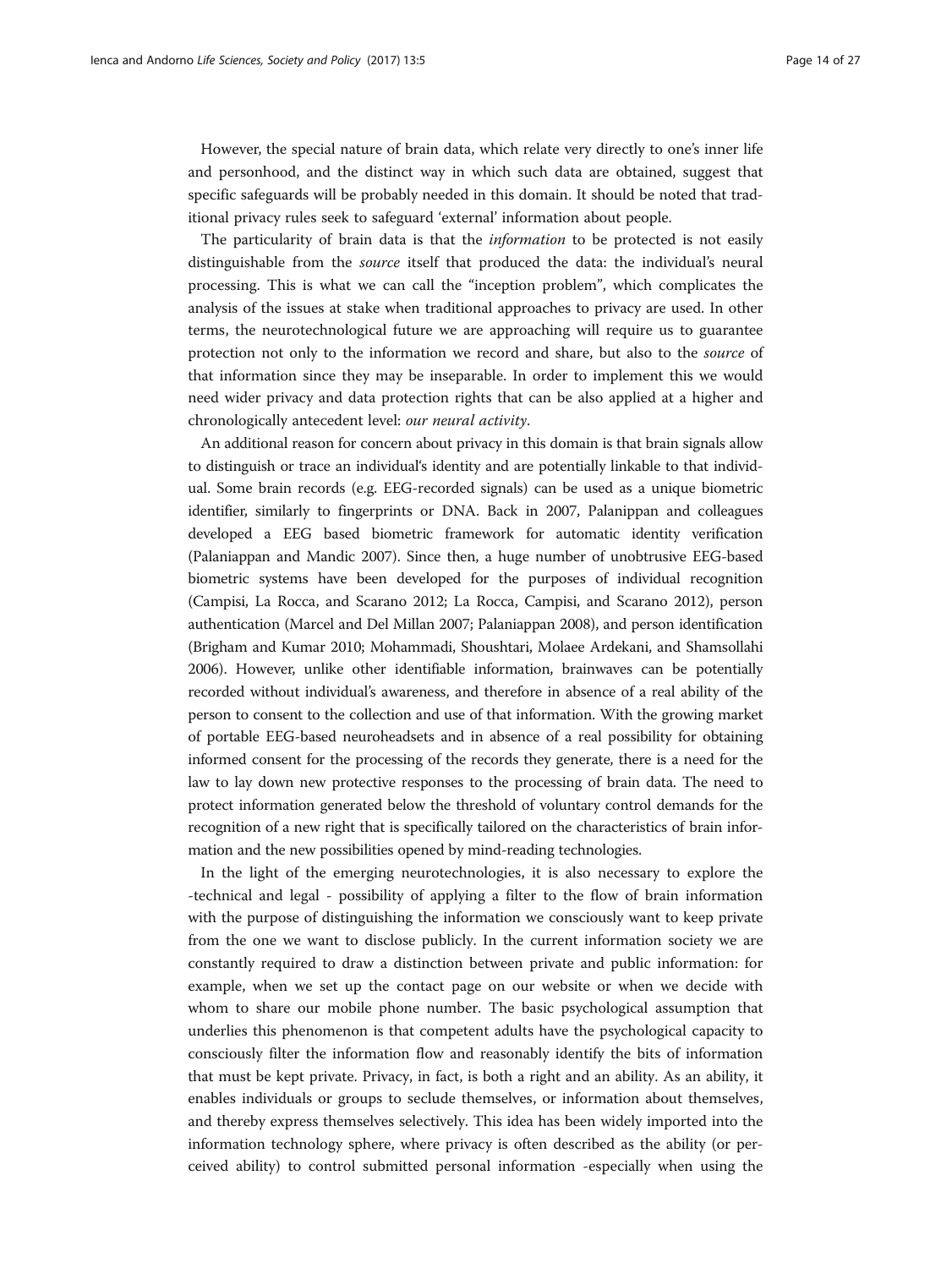Internet (Dinev and Hart [2004](#page-25-0)). In order to exercise this ability meaningfully we need a rational medium that is capable to filter the information flow and decide what to disclose. This medium is thought, as well captured by the famous adagio in computer security "the best anti-virus software is the brain".

Based on these specific challenges, we argue that current privacy and data protection rights are insufficient to cope with the emerging neurotechnological scenarios. Consequently, we suggest the formal recognition of a right to mental privacy, which aims to protect any bit or set of brain information about an individual recorded by a neurodevice and shared across the digital ecosystem. This right would protect brainwaves not only as data but also as data generators or sources of information. In addition, it would cover not only conscious brain data but also data that are not (or are only partly) under voluntary and conscious control. Finally, it guarantees the protection of brain information in absence of an external tool for identifying and filtering that information. In short, the right to brain privacy aims to protect people against illegitimate access to their brain information and to prevent the indiscriminate leakage of brain data across the infosphere.

It is worthy of mention that violations of mental privacy can occur also in absence of direct intrusion into the victim's neural processing. For example, brain data collected for research purposes are usually stored for analysis on externally located EEG-databases and repositories. Similarly brain-data generated by consumer-grade brain-computer interfaces (BCI) are sent to a connected app and can be stored in the cloud or other data store end points. In either case, these data can be accessed also in absence of the person who generated those data and without intervening into the person's brain signaling.

Most human rights, including privacy rights, are *relative*, in the sense that they can be limited in certain circumstances, provided that some restrictions are necessary and are a proportionate way of achieving a legitimate purpose.5 In specifically dealing with the right to privacy, the European Convention on Human Rights states that this right admits some restrictions "for the prevention of disorder or crime, for the protection of health or morals, or for the protection of the rights and freedoms of others" (Art. 8, para 2). Only very few rights, such as the freedom of thought, freedom from slavery, torture and inhuman or degrading treatment or punishment are regarded by international human rights law as not subject to any exceptions and, therefore, as *absolute rights*. In which of both categories should the right to mental privacy be placed? Can nonconsensual intrusions into people's brain data be justified in certain circumstances or should be unconditionally banned? More concretely, does the right to mental privacy protect individuals from being compelled by courts or the state to brain-based interrogations?

Paul Root Wolpe has suggested that due to fears of government oppression, we should draw a bright line around the use of mind-reading technologies:

"The skull should be designated as a domain of absolute privacy. No one should be able to probe an individual's mind against their will. We should not permit it with a court order. We should not permit it for military or national security. We should forgo the use of the technology under coercive circumstances even though using it may serve the public good" (Wolpe [2009](#page-26-0)).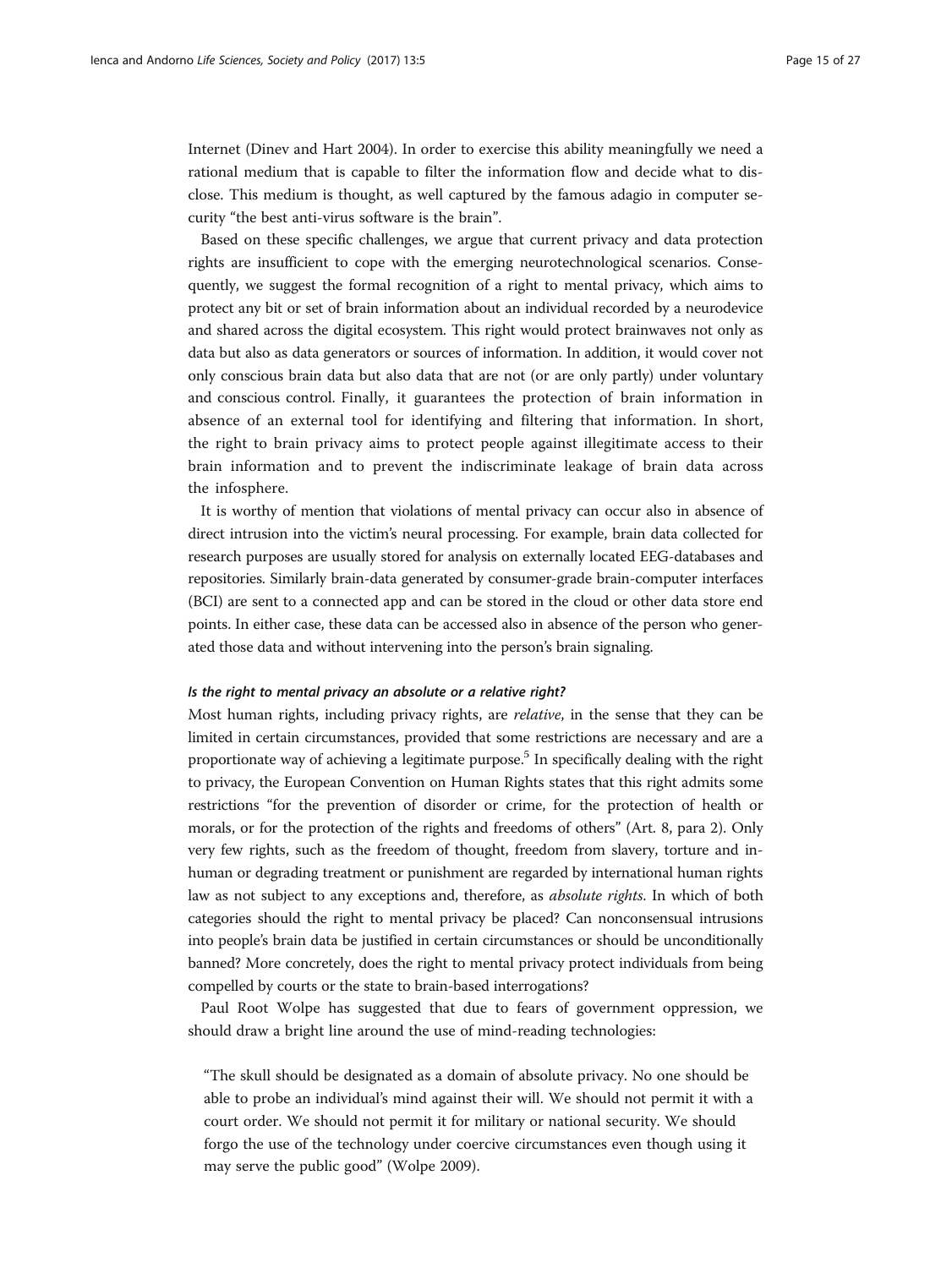Similarly, it has been argued that "nonconsensual mind reading is not something we should never engage in" (Stanley [2012\)](#page-26-0). The claim is that mind-reading techniques constitute "a fundamental affront to human dignity" (Ibid). Consequently, "we must not let our civilization's privacy principles degrade so far that attempting to peer inside a person's own head against their will ever become regarded as acceptable" (Ibid).

Are these calls for an unconditional ban on compulsory mind-reading justified? Or could this procedure be acceptable in certain circumstances (for instance, when faced with a serious crime or a terrorist attack)? As mentioned above, privacy rights are not absolute, but relative. The collection, use and disclosure of private information is permissible when the public interest is at stake. For example, in many jurisdictions, compulsory genetic testing can be undertaken to attempt to identify criminal offenders. Considering the noninvasive and painless nature of brain-scans, there are prima facie good reasons for thinking that their nonconsensual use would be justified, with a court warrant, under special circumstances when there are reasonable grounds to believe that an individual has committed a serious crime or is involved in the planning of a serious crime.

However, this dilemma becomes more intricate when it is seen not in connection to privacy issues, but in the light of the principle of prohibiting coerced self-incrimination. This problem particularly arises when the results of brain scans are regarded not as mere information about individuals (such as buccal or blood-derived DNA, fingerprints, etc.), but as a testimony because in this latter case the self-incrimination clause would enter into play.

The ban on coerced self-incrimination is widely recognized across the democratic world as being an integral component of a fair criminal justice. This privilege is a logic consequence of the presumption of innocence, which places the burden of proof of guilt on the prosecution. In other words, people suspected of a crime do not have any obligation to assist in providing evidence against themselves. The privilege against selfincrimination is very closely related to the right to remain silent and can overlap with it. However, there is a conceptual difference between them: while the former concerns the threat of coercion in order to make an accused yield certain information, the latter concerns the drawing of adverse inferences when an accused fails to testify or to answer questions (Ashworth [2008](#page-25-0)).

This privilege is enshrined in the International Covenant on Civil and Political Rights, which stipulates that "in the determination of any criminal charge against him, everyone shall be entitled (…) not to be compelled to testify against himself or to confess guilt" (Art.  $14(3)(g)$ ). A similar provision can be found in the American Convention on Human Rights and in the Rome Statute of the International Criminal Court.<sup>6</sup> Although the European Convention on Human Rights does not explicitly refer to the privilege against self-incrimination, the European Court of Human Rights (ECtHR) has repeatedly asserted that this principle is implied in the general right to a fair trial, which is guaranteed by Article 6 of the Convention.<sup>7</sup> In the US, the Fifth Amendment protects against "coercion [to] prove [a] charge against an accused out of his mouth". Interpreting this clause, the US Supreme Court introduced in 1966 the distinction between being compelled to provide real or physical evidence (which is allowed) and being forced to give self-incriminating *testimony* (which is forbidden).<sup>8</sup>

The ECtHR draws a more subtle distinction when it differentiates between compelling "real evidence which has an existence independent of the will of the suspect" (ex. documents acquired pursuant to a warrant, breath, blood and urine samples and bodily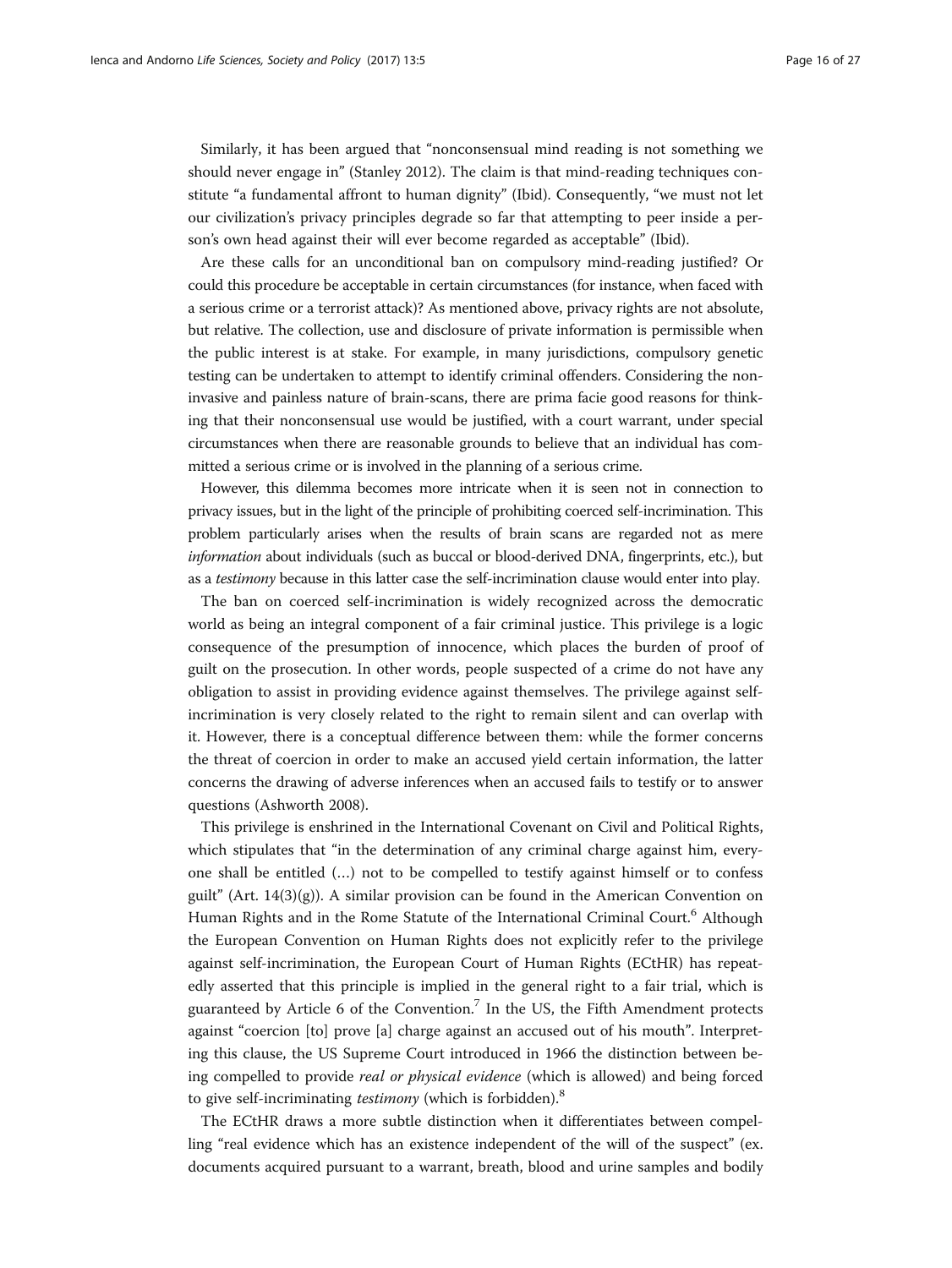tissues for the purpose of DNA testing) and evidence which is not truly "independent of the will of the suspect".<sup>9</sup> Answers to questions are the most obvious examples of this second category because they are inconceivable without the will of the subject. However, in the case of *Funke v. France*, the ECtHR has considered that also being compelled to produce certain documents (in the case, bank statements from accounts in foreign banks, and which might serve to incriminate the individual for tax evasion), would amount to an infringement of the privilege.

Therefore, the lecture of the privilege made by the ECtHR can been understood in the sense that the key issue is not so much whether the evidence is real or oral (i.e. physical as opposed to answers to questions), but whether the evidence requires the active cooperation of the individual or not (Redmayne [2007](#page-26-0)). In other words, "the privilege only covers assistance from the suspect which could not be substituted by employing direct force" (Trechsel [2005](#page-26-0)).

If we accept this understanding of the privilege, the question then becomes whether the mere record of thoughts and memories -without any coerced oral testimony or declaration- is evidence that can be legally compelled, or whether this practice necessarily requires the 'will of the suspect' and therefore constitutes a breach of the privilege against forced self-incrimination. Unfortunately, it is extremely difficult to give a clear-cut answer to this dilemma. In our opinion, the issue has to be the matter of public discussion in order to find an adequate balance between the private and public interests at stake. The dilemma is particularly arduous because, on the one hand, it could be argued that thoughts and memories are purely internal operations that per se cannot be forced, and consequently the non-incrimination clause would not be applicable to them. However, on the other hand, if mind-reading techniques are allowed in criminal proceedings, there is in the long term the risk to completely water down the privilege against selfincrimination, especially if the techniques become more reliable and efficient than they are at present. People might still be formally protected against self-incriminatory oral statements, but not against the very source of such testimonies: their own thoughts. As Nita Farahany [\(2012\)](#page-25-0) puts it, self-incrimination may occur silently just as aloud.

### The right to mental integrity

Intrusions into people's brains cannot only result in a violation of their mental privacy, but may also have a direct impact on their neural computation and result in direct harm to them. Ienca and Haselager ([2016](#page-25-0)) have introduced the notion of malicious brainhacking to refer to neurocriminal activities that influence directly neural computation in the users of neurodevices in a manner that resembles how computers are hacked in computer crime. Focusing on brain-computer interface (BCI), they identify four types of malicious brain-hacking based on the various levels of the BCI cycle where the attack can occur. Three of these types, i.e. when the attack occurs at the level of measurement, decoding and feedback, may involve direct manipulation of a person's neural computation. Malicious agents may add noise or override the signal sent to the device with the purpose of diminishing or expunging the control of the user over the application, or even hijacking the victim's voluntary control. For example, a criminal actor could override the signal sent by the users and hijack the BCI-controlled device (e.g. smartphone, electronic wheelchair) without the user's permission.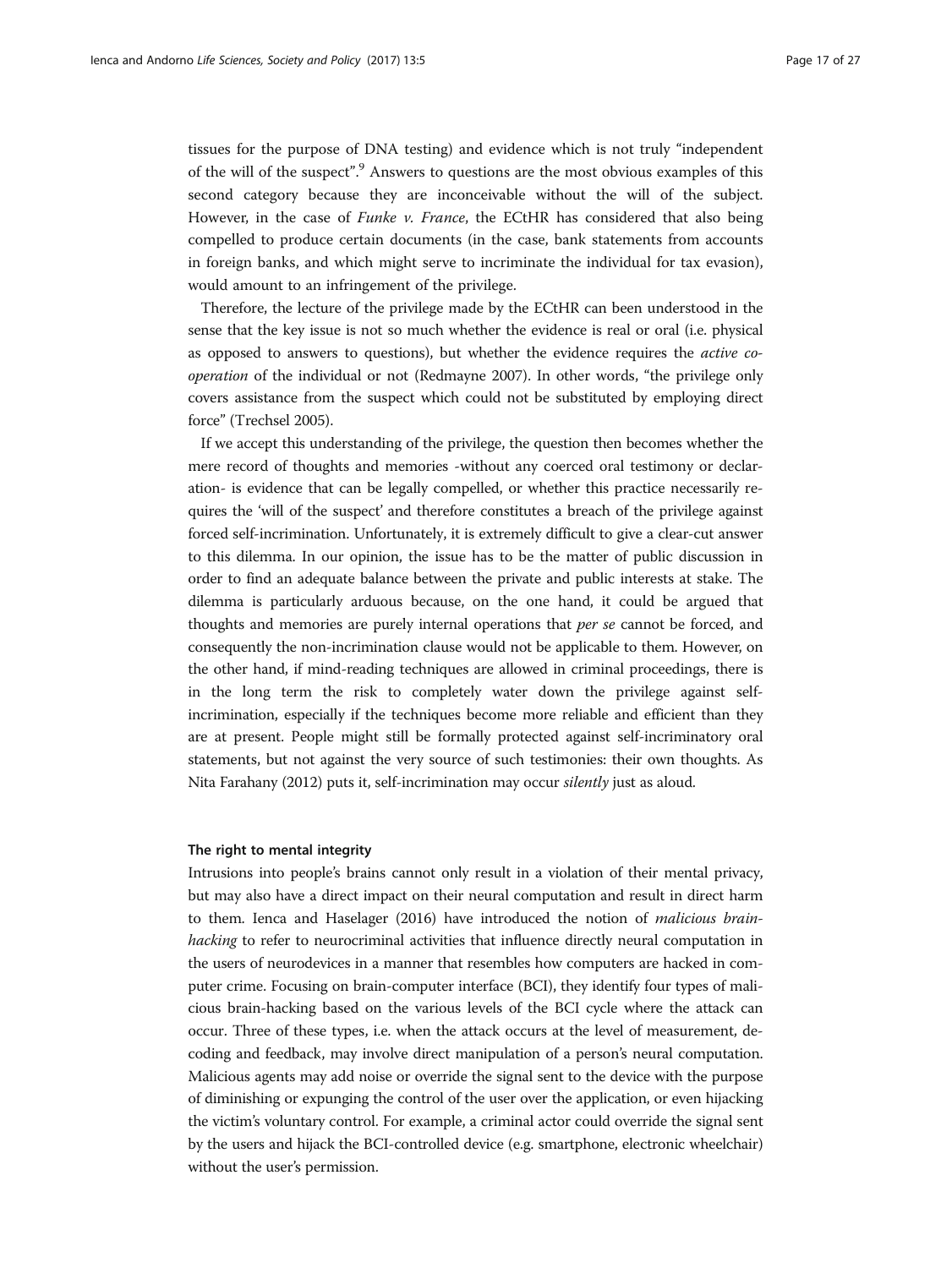In this kind of cases, the users' mental privacy and the protection of their brain data are not the only rights at risk. Rather, the physical and mental integrity of the victim are at stake too. In fact, the forced intrusion into and alteration of a person's neural processes pose an unprecedented threat to that person's mental integrity.

The right to personal physical and mental integrity is protected by the EU's Charter of fundamental rights (Article 3), stating that "everyone has the right to respect for his or her physical and mental integrity." Understandably, the Charter emphasizes the importance of this right in the fields of medicine and biology, because of the direct impact that biomedical technologies may have on people's physical and mental integrity. The provision focuses in particular on four requirements: free and informed consent, the noncommercialization of body elements, and the prohibition of eugenic practices and human reproductive cloning. No explicit reference is made to neurotechnology-related practices. This silence is understandable if we consider that the Charter was adopted in 2000, when the discussion on the ethical and legal implications of neuroscience was at a very early stage. Today however, potential applications of neurotechnology open the prospects of impacting personal integrity in a manner that is comparable to that of genetics and other biomedical practices. For this reason, the normative framework should keep up with neurotechnological advances and extend the protection of people's integrity to this new area.

We propose to fill this normative gap by calling for a reconceptualization of the right to mental integrity. In fact, while the ECHR and the EU Charter of Fundamental Rights consider mental integrity as a right to mental-health, pendant of the right of physical integrity understood as physical health, a more complex dimension of mental integrity is elicited by neurotechnology. Mental integrity in this broader sense should not only guarantee the right of individuals with mental conditions to access mental health schemes and receive psychiatric treatment or support wherever needed. In addition to that, it should also guarantee the right of all individuals to protect their mental dimension from potential harm.

This reconceptualized right should provide a specific normative protection from potential neurotechnology-enabled interventions involving the unauthorized alteration of a person's neural computation and potentially resulting in direct harm to the victim. For an action X, to qualify as a threat to mental integrity, it has to: (i) involve the direct access to and manipulation of neural signaling (ii) be unauthorized –i.e. must occur in absence of the informed consent of the signal generator, (iii) result in physical and/or psychological harm. As neurotechnology becomes part of the digital ecosystem and neural computation rapidly enters the infosphere, the mental integrity of individuals will be increasingly endangered if specific protective measures are not implemented.

Threats to mental integrity do not limit to malicious brain-hacking and similar illicit activities. Unauthorized alterations of a person's neural computation could also emerge out of military applications of BCI technology for warfighter enhancement. Lebedev et al. have described that a neurologically controlled prosthetic could send tactile information back to the brain in nearly real time by using intracortical microstimulation (ICMS), essentially creating a "brain-machine-brain interface" (Lebedev et al. [2011](#page-25-0)). Such interventions may directly modify neurological activity and can be used to exert some degree of control over ground troop soldiers. For example, the Committee on Opportunities in Neuroscience for Future Army Applications of the National Research Council of the National Academies has investigated the use of portable technologies such as near infrared spectroscopy (NIRS) to detect deficiencies in a warfighter's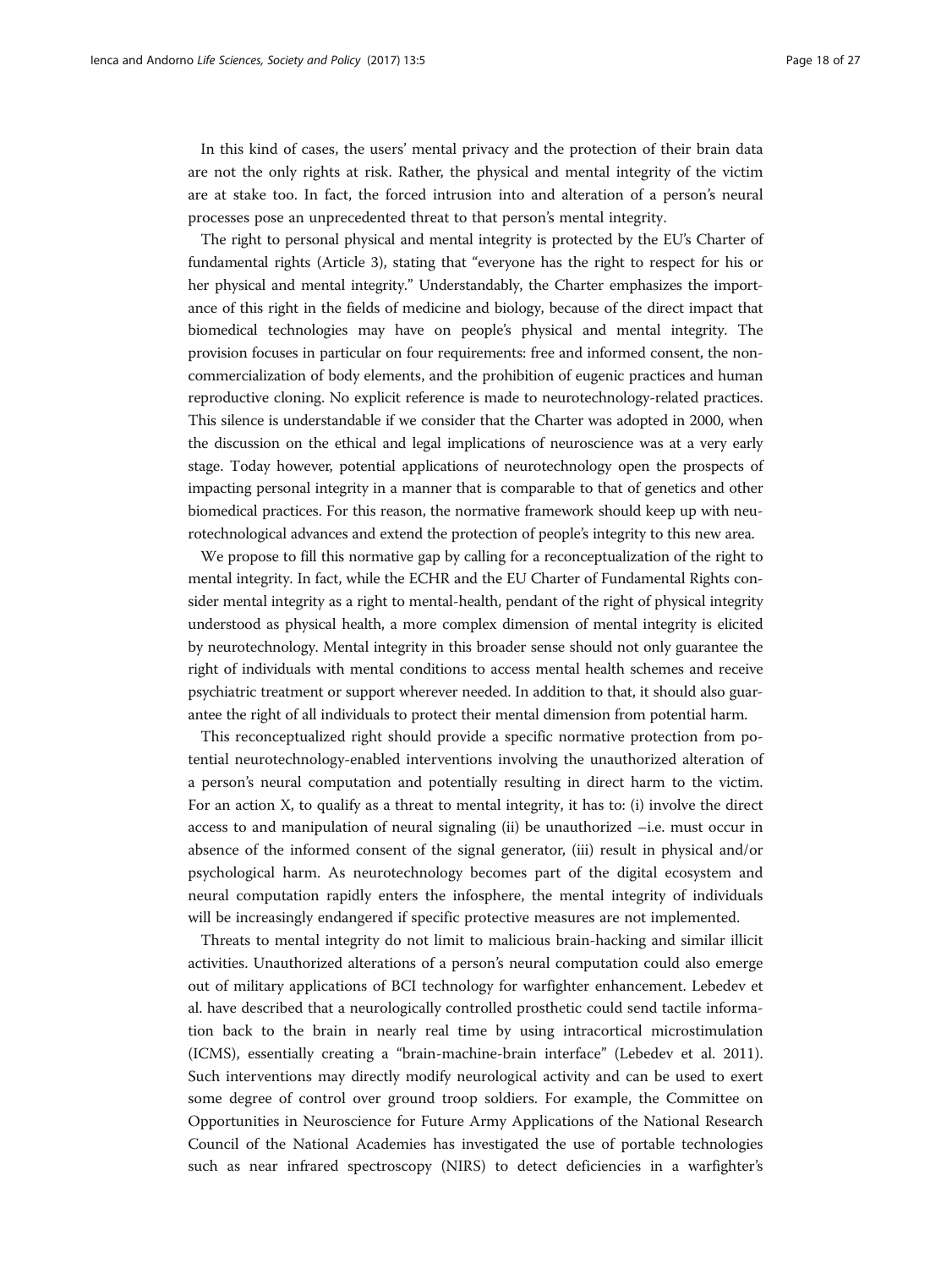neurological processes and utilizing transcranial magnetic stimulation (TMS) to suppress or enhance individual brain processes (National Research Council [2009](#page-26-0)). Similarly, mental integrity rights should be included among the rights of war prisoners to prevent the use of invasive brain-washing interventions.

Brain stimulation is an additional domain where the right to mental integrity may play a role. With the growing number of portable neurostimulators available on the market or assembled do-it-yourself devices, the risk that people may misuse these devices with consequent negative impact on their neural functioning should be avoided. For example, while consumer-grade transcranial direct current stimulation (tDCS) are designed to safely function in a certain frequency band, little safeguards prevent users or third persons from manipulating the device's frequency.

The medical domain is not exempt from the possible application of the right to mental integrity. Invasive neurotechnology interventions such as deep-brain stimulation (DBS) involve the alteration of the patient's neural processing by electrode-delivered electrical impulses. While this procedure provides therapeutic benefits for otherwise treatmentresistant neurological patients, there is also the potential for neuropsychiatric adverseeffects including apathy, compulsive behavior and hallucinations (Mackenzie [2011](#page-26-0)). In addition, being a surgical procedure, there is a risk of infection, bleeding and rejection of the implanted neurostimulator. Therefore, although in such medical procedure informed consent is always obtained based on minimal medical ethics requirement, still there is a risk that the alteration of neural computation enabled by DBS may cause a disproportionate harm as compared to the therapeutic benefit. This high potential for adverse effects is the reason why, although having proved some effectiveness in the treatment of conditions such as obesity and anorexia nervosa, DBS is still not approved by the Food and Drug Administration (FDA) for the treatment of those conditions. In this context, mental integrity rights stand to prevent from harm, absolutely conceived, but to prevent to a disproportionate relative harm compared to the potential therapeutic benefit.

Finally, the growing field of memory engineering will likely represent a paramount challenge to the right to mental integrity. Several techniques have been developed to engineer (e.g. boost or selectively erase) memories from a person's mind. For example, Nabavi and colleagues used an optogenetics technique to erase and subsequently restore selected memories by applying a stimulus via optical laser that selectively strengthens or weakens synaptic connections (Nabavi et al. [2014\)](#page-26-0). While they have not reached yet the level of human experimentation, these findings may hold big potential for the treatment of such diseases as Alzheimer's and post-traumatic stress disorder (PTSD). At the same time, however, the misuse of these techniques by malevolent actors may generate unprecedented opportunities for mental manipulation and brainwashing. For example, criminally motivated actors could selectively erase memories from their victims' brains to prevent being identified by them later on or simply to cause them harm. On the long term-scenario, they could be used by surveillance and security agencies with the purpose of selectively erasing dangerous, inconvenient from people's brain as portrayed in the movie Men in Black with the so-called neuralyzer. The potential motives of illicit memory alteration are various, including increasing national security or exerting control over individuals or groups.

Like the right to mental privacy, also the right to mental integrity may not be absolute. For example, it might be argued on utilitarian grounds that controlled and temporary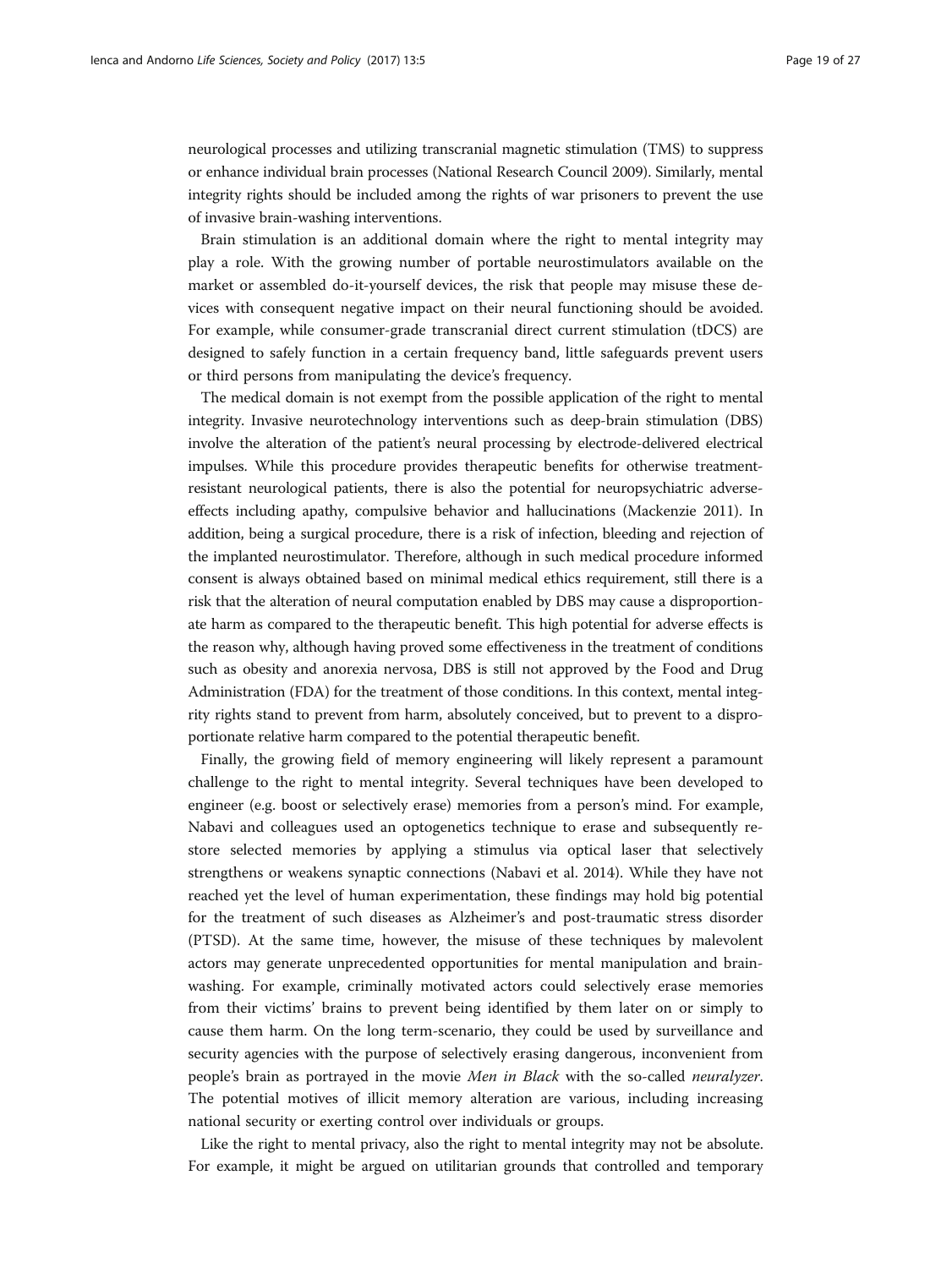violations of the right to mental integrity should be allowed as a form of moral enhancement for persistent violent offenders. For example, Persson and Savulescu ([2008](#page-26-0)) have argued that if safe and effective biomedical moral enhancements were developed then they should be compulsory (Persson and Savulescu [2008\)](#page-26-0). Similarly, Ellegaard and Kragh ([2015\)](#page-25-0) have argued that it is not only morally permissible, but morally required to force persistent violent offenders to undergo morally enhancing treatments provided the demonstrated effectiveness of such interventions. These possible exceptions to the right to mental integrity would obviously require broad societal discussion to determine whether –and when– such compulsory manipulations of the deepest dimension of the self could be justified for the greater benefit of society.

While taking a position in the long-standing debate over moral enhancement is beyond the scope of this paper, it is important to consider that the postulation of the rights to mental privacy and mental integrity does not ipso facto implies the absolute character of these new rights.

### The right to psychological continuity

In addition to mental privacy and mental integrity, also people's perception of their own identity may be put at risk by inadequate uses of emerging neurotechnology. As we have seen in the first section, neural devices can be used not exclusively for monitoring brain signals but also for stimulating or modulating brain function. For example, transcranial direct current stimulation (tDCS) devices apply constant, low current delivered to the brain area of interest via electrodes on the scalp with the purpose of modulating brain function. Since it causes neuron's resting membrane potential to depolarize or hyperpolarize, this stimulation causes alterations in brain function that are potentially beneficial for patients. Transcranial magnetic stimulation (TMS) and deep brain stimulation (DBS) open the possibility of intervening into brain function even more substantially. Given the increasing therapeutic effectiveness of tDCS, TMS and DBS, and the rapid advancement of the technology, brain stimulation devices are likely to expand to wider psychiatric groups and, in the case of the first two ones, also to the general population.

However, changes in brain function caused by brain stimulation may also cause unintended alterations in mental states critical to personality, and can thereby affect an individual's personal identity (Decker and Fleischer [2008](#page-25-0)). In particular, it has been observed that brain stimulation may have an impact on the psychological continuity of the person, i.e. the crucial requirement of personal identity consisting in experiencing oneself as persisting through time as the same person (Klaming and Haselager [2013\)](#page-25-0). Several cases have been reported in the scientific literature in which DBS has led to behavioral changes such as increased impulsivity and aggressiveness (Frank, Samanta, Moustafa, and Sherman [2007](#page-25-0); Sensi et al. [2004\)](#page-26-0) or changes in sexual behavior (Houeto et al. [2002](#page-25-0)). A study involving patients treated with DBS showed that more than half of them articulated a feeling of strangeness and unfamiliarity with themselves after surgery ("I do not feel like myself anymore"; "I feel like a robot" or "I have not found myself again after the surgery") (Schüpbach et al. [2006\)](#page-26-0). More recent studies have evidenced personality changes in the direction of increased impulsivity (Lewis et al. [2015;](#page-25-0) Pham et al. [2015\)](#page-26-0). In parallel, memory engineering technologies may impact a person's identity by selectively removing, altering, adding or replacing individual memories that are relevant to their self-recognition as persons.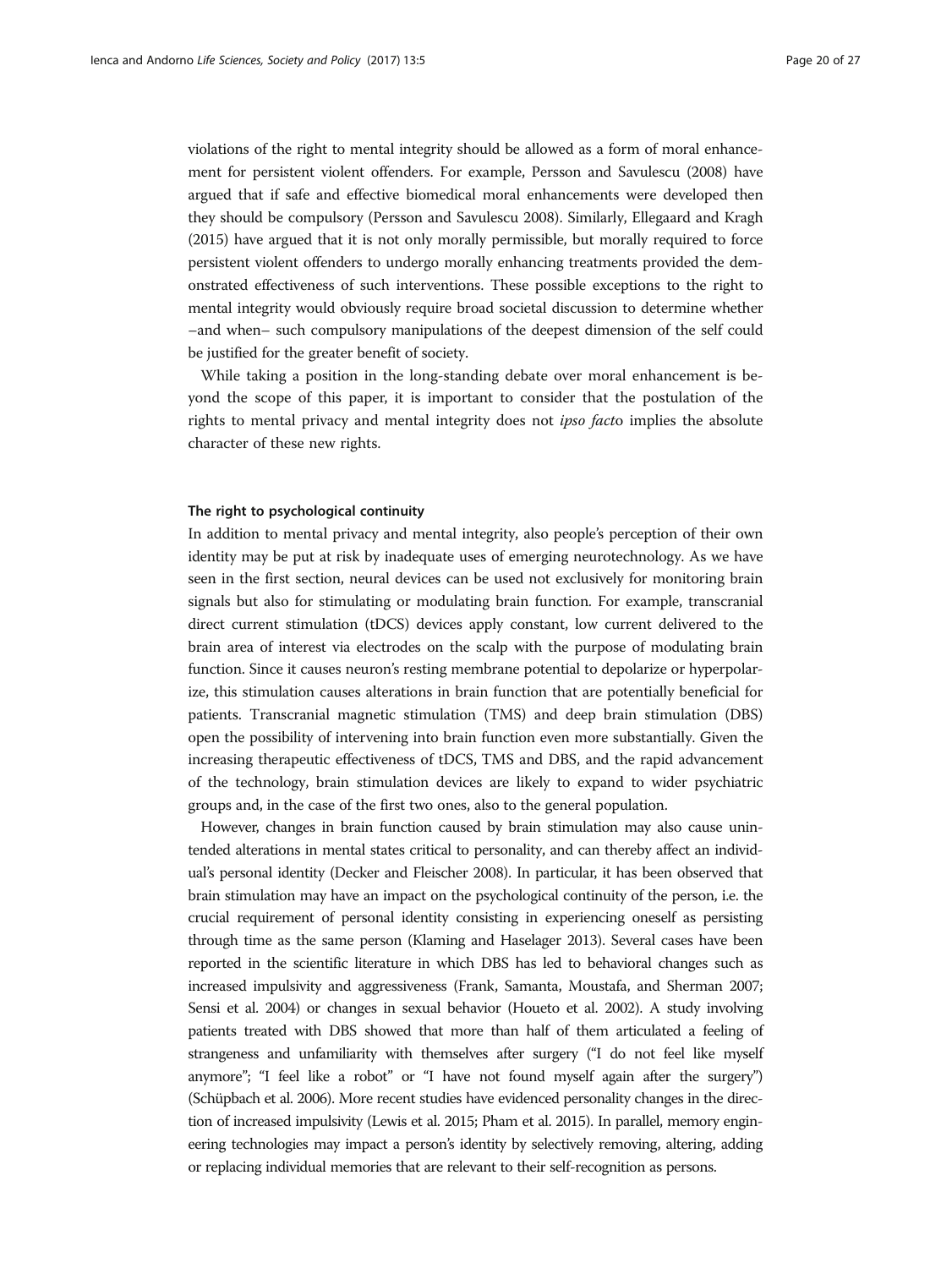Surely it is an empirical question to determine the frequency and magnitude of these psycho-behavioral changes and it is a question for criminal and tort law to assess the impact of these changes on liability and responsibility. But the question we are interested in here is whether such personality changes induced by neurostimulation or memory manipulating technology could constitute in some circumstances a violation of a basic human right. This might theoretically be the case, for instance, if the patient is legally incompetent (for instance, a child) and the personality change turns out to be psychologically disturbing for him or her. In such circumstances, if the patient's legal representatives refuse to consent to the removal of the device on the grounds that it has reduced the neurological disorder symptoms, they could be regarded as acting against the individual's right to psychological continuity.

However, threats to this right are more likely to happen outside clinical settings. For instance, in the context of intelligence and military agencies, it has been reported that over the last decades violations of human rights might have taken place in experiments involving brain electrodes, LSD, hypnosis, the creation of Manchurian candidates,<sup>10</sup> the implantation of false memories and induction of amnesia. Many of these experiments were conducted on unwitting civilians and in the absence of any external review, or representation for the experimental subjects, or any meaningful follow-up (Ross [2007](#page-26-0)). The new knowledge and technologies in the field of neuroscience clearly offer new and more efficient possibilities for carrying out unconsented personality changes. For example, Pycroft et al. ([2016](#page-26-0)) recently reported the concern that brain implants like DBS are vulnerable to attack by third parties who want to exert malicious control over the users' brain activity. They called this risk of modification of a person's brain activity through unauthorized use of neurodevices by third parties 'brainjacking' (Pycroft et al. [2016](#page-26-0)). Negative consequences of brainjacking include (i) information theft, which would result in a violation of the right to mental privacy; (ii) cessation of stimulation, draining implant batteries, inducing tissue damage, and impairment of motor function, which would result in violations of the right to mental integrity. However, some possible consequences of brainjacking such as alteration of impulse control, modification of emotions or affect, induction of pain, and modulation of the reward system could be achieved even in absence of any violation of mental privacy and integrity. In those circumstances of unauthorized modification of the cognitive-emotional-affective dimension a different type of human right violation seems to be at stake: the violation of the right to psychological continuity.

In short, the right to psychological continuity ultimately tends to preserve personal identity and the coherence of the individual's behavior from unconsented modification by third parties. It protects the continuity across a person's habitual thoughts, preferences, and choices by protecting the underlying neural functioning. As Paul Tiedemann points out, we understand ourselves as personal unities and as subjects and source of attitudes as long as these attitudes have a minimum level of coherence. This is why a serious lack of coherence makes it impossible to understand oneself (Tiedemann [2016](#page-26-0)).

The right to psychological continuity can be seen as a special neuro-focused instance of the right to identity. The right to identity was developed by the European Court of Human Rights (ECtHR) from the right to private life included in Article 8 of the European Convention on Human Rights. $^{11}$  As we have seen in the first section, Article 8 protects against unwanted intrusion and provides for the respect of an individual's private space.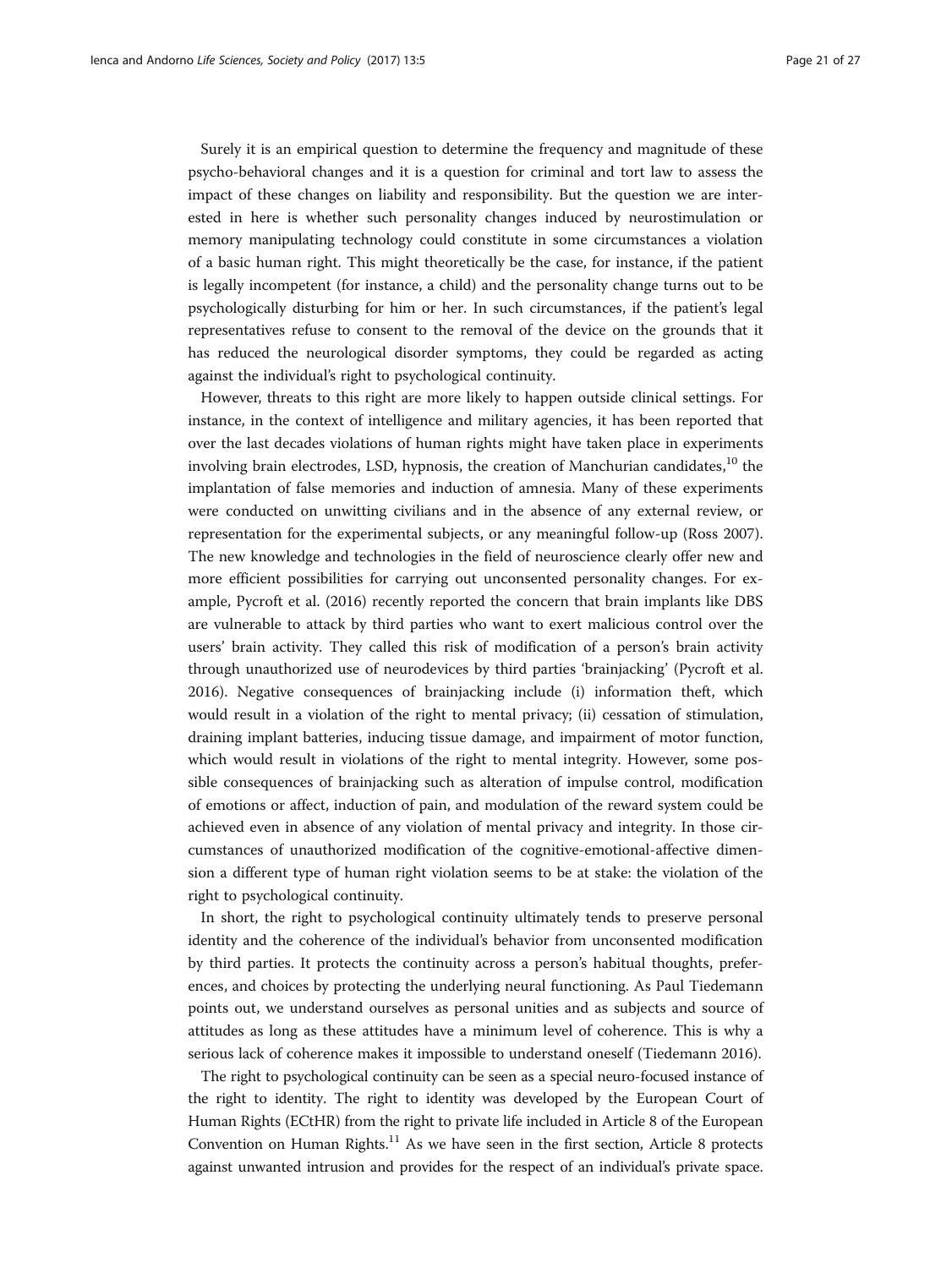However, privacy and personal identity should be distinguished. What the right to psychological continuity aims to prevent is not the unrestricted access to brain information but the induced alteration of neural functioning.

The UDHR also addresses the right to have and develop a personality. Article 22 states: "Everyone is entitled to the realization of the rights needed for one's dignity and the free development of their personality." In addition, Article 29 states: "[e]veryone has duties to the community in which alone the free and full development of his personality is possible." According to Mănuc [\(2012\)](#page-26-0), personality rights can be defined as those expressing the quintessence of the human person, and are intrinsic to being human. In here analysis, these rights recognize the "spirit" within an individual and have developed from the issues of privacy. It is questionable, however, if current personality rights are well-equipped to address the problem of stimulation-induced alterations in one's personality.

However, it is questionable whether current personality rights can fully account for the threats posed to psychological continuity. In fact, while this family of rights protects the translation of mental states into action, psychological continuity guarantees protection at an antecedent level: at the level of raw neural functioning. In the risk scenario presented above, misused brain stimulation does not impact the link between mental processes and action, i.e. the expression of mental states, but the mental processes themselves. To provide this more intimate level of protection, there is a need for a new right that preserves the continuity of a person's mental life from external abusive alteration or disruption.

The right to psychological continuity is closely related to the right to mental integrity, and may factually overlap with it. Both rights stand to protect people from abusive and unconsented alterations of their mental dimension. However, they differ to the extent that the right to psychological continuity also applies to emerging scenarios that do not directly involve neural or mental harm. In contrast, as we have seen in the previous section, the presence of harm is a necessary condition for an action to qualify as an offence to a person's mental integrity.

To appreciate this difference, it is important to consider that psychological continuity could be threatened not only by misused brain stimulation but also by less invasive, even unperceivable interventions. A good example is unconscious neural advertising via neuromarketing. As we have seen in the first section, neuromarketing companies are testing subliminal techniques such as embedding subliminal stimuli with the purpose of eliciting responses (e.g. preferring item A instead of B) that people cannot consciously register. This has raised criticism among consumer advocate organizations, such as the Center for Digital Democracy, which have warned against neuromarketing's potentially invasive technology. Jeff Chester, the executive director of the organization, has claimed that "though there has not historically been regulation on adult advertising due to adults having defense mechanisms to discern what is true and untrue", it should now be regulated "if the advertising is now purposely designed to bypass those rational defenses" (Singer [2010\)](#page-26-0). We argue that a right to psychological continuity can provide the conceptual basis be a viable solution to overcome the problems addressed by Chester.

Potential threats that could be prevented by the right to psychological continuity also include new forms of brain-washing. Holbrook et al. [\(2016\)](#page-25-0) used transcranial magnetic stimulation (TMS) to neuromodulate the brain regions responsible for social prejudice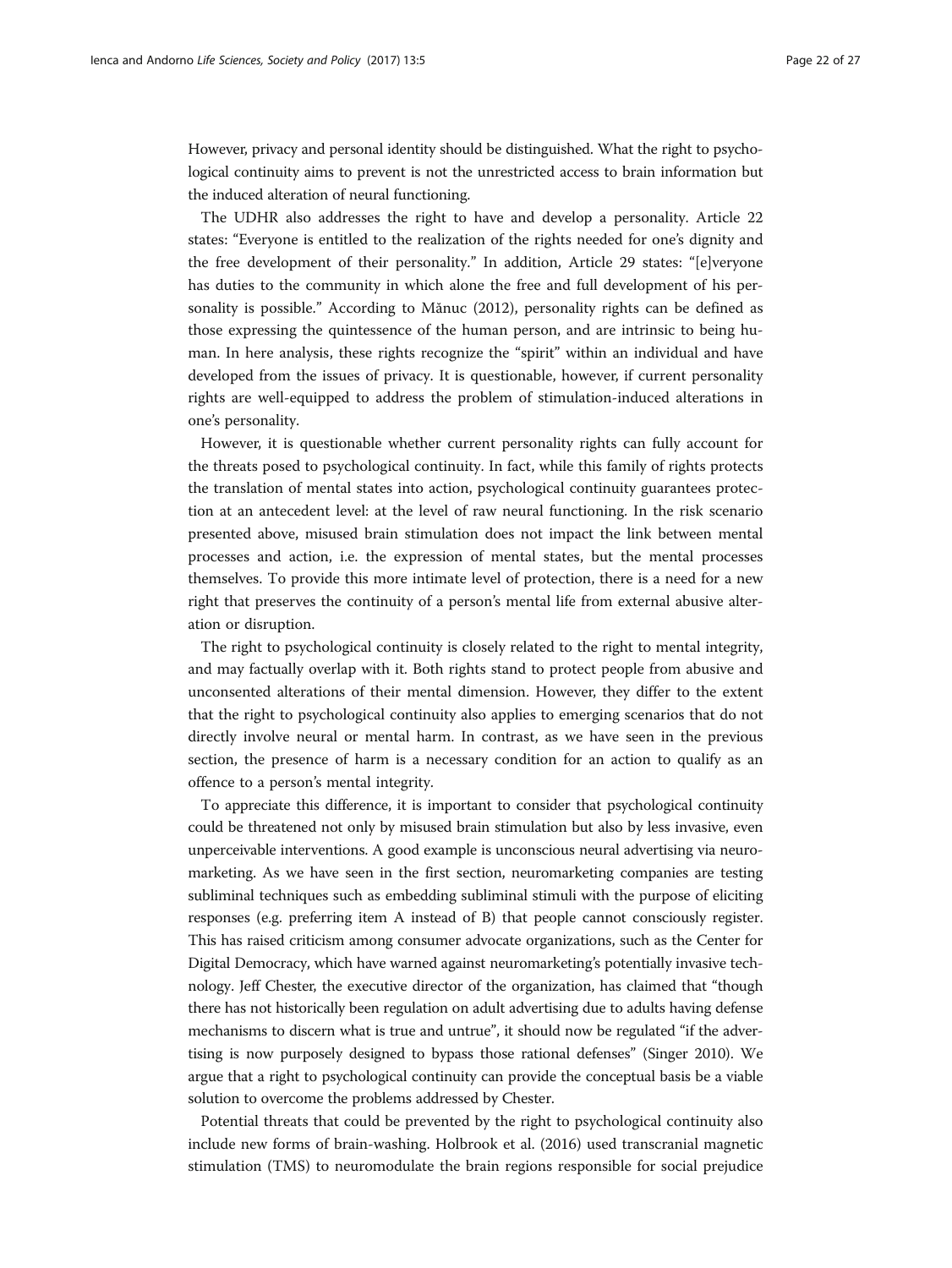and political and religious beliefs. Their results show that by temporarily turning off the posterior medial frontal cortex via TMS it was possible to make participants more positive towards criticisms to their country, than the participants whose brains were unaffected. Using the same technique, they could enhance the participants' belief in afterlife. While their experiment was designed to mapping the precise neural mechanisms of high-level attitudes and beliefs, their results show that the same technique could be used to trigger a wide spectrum of alterations of a person's attitudes and beliefs. Malicious agents, for example, could use neuromodulation to exert malevolent forms of mind control. These potentially include religious leaders and coordinators of religiously inspired terrorist groups who want to achieve effective indoctrination and recruitment of youngsters, as well as leaders of authoritarian regimes who want to enforce political compliance and prevent rebellion. More mildly, marketing companies could use these techniques to modulate customers' preferences and attitudes towards their products.

Just like the previous two rights, it is a matter of discussion whether the right to psychological continuity should be considered absolute or relative. It could be argued that some neurotechnologically-induced personality changes could be tolerated with regard to persistent violent offenders (for instance, serial rapists, killers and pedophiles). The need to protect the public from potentially dangerous individuals who are very likely to reoffend if released would justify such measures. This would even be a good alternative for those individuals themselves, who could avoid in this way spending their whole lives in prison. However, extreme caution and broad public discussion is imperative before authorizing such intentional intrusions into people's personality.

### Conclusions

The volume and variety of neurotechnology applications is rapidly increasing inside and outside the clinical and research setting. The ubiquitous distribution of cheaper, scalable and easy-to-use neuroapplications has the potential of opening unprecedented opportunities at the brain-machine interface and making neurotechnology intricately embedded in our everyday life. While this technological trend may generate immense advantage for society at large in terms of clinical benefit, prevention, self-quantification, bias-reduction, personalized technology use, marketing analysis, military dominance, national security and even judicial accuracy, yet its implications for ethics and the law remain largely unexplored. We argue that in the light of the disruptive change that neurotechnology is determining in the digital ecosystem, the normative terrain should be urgently prepared to prevent misuse or unintended negative consequences. In addition, given the fundamental character of the neurocognitive dimension, we argue that such normative response should not exclusively focus on tort law but also on foundational issues at the level of human right law.

In this context, we have suggested that emerging trends in neurotechnology are eliciting coordinate amendments to the current human right framework which will require either a reconceptualization of existing human rights or even the creation of new neuro-specific rights. In particular, we have argued that emerging collateral risks associated with the widespread use of pervasive neurotechnology such as malicious brain-hacking as well as hazardous uses of medical neurotechnology may require a reconceptualization of the right to mental integrity. In fact, although mental integrity is protected by the EU Charter of Fundamental Rights (Article 3), this right is conceptualized as a right to accessing and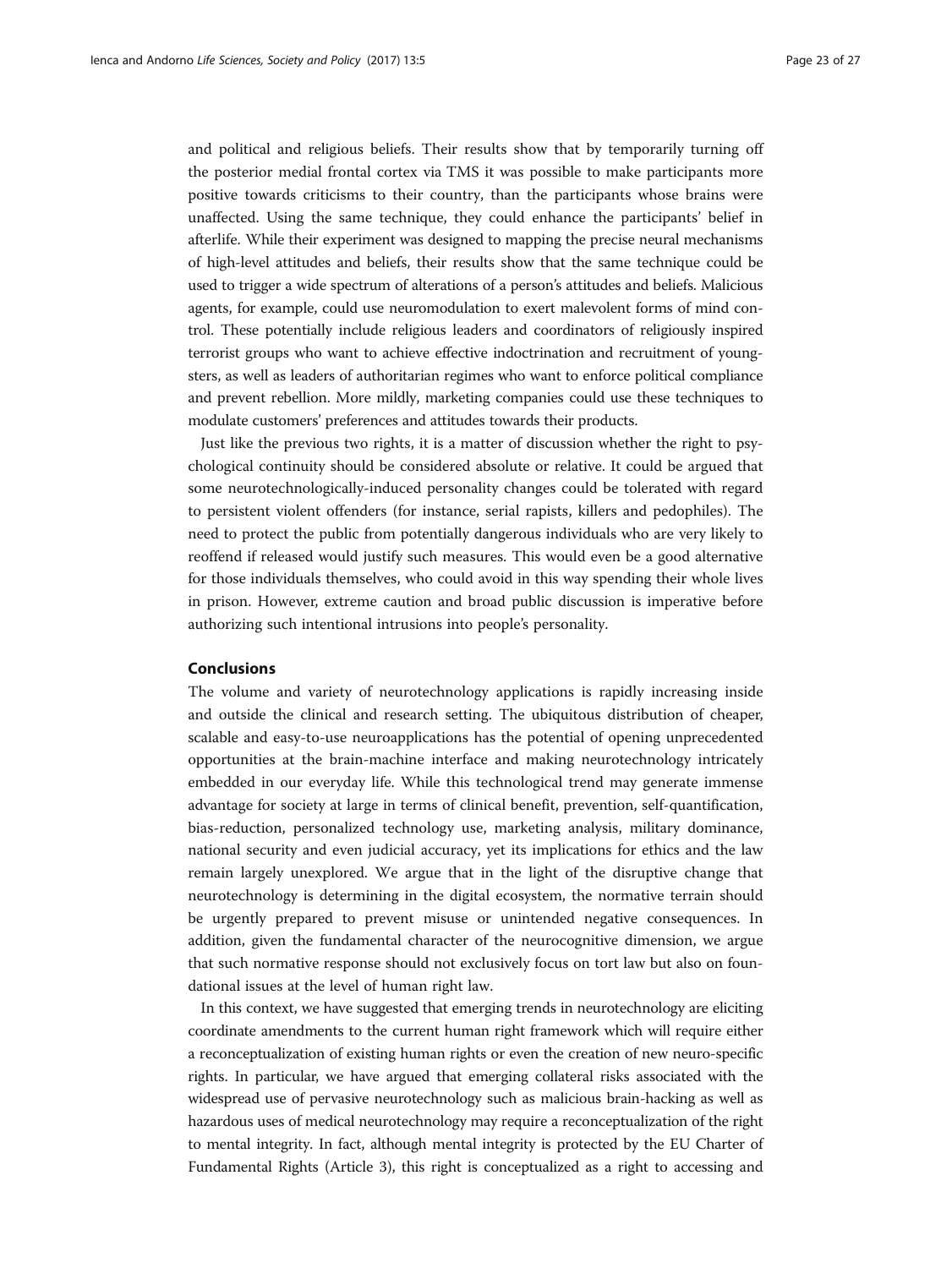protecting mental health and is complementary to the right to physical integrity. We suggest that in response to emerging neurotechnology possibilities, the right to mental integrity should not exclusively guarantee protection from mental illness or traumatic injury but also from unauthorized intrusions into a person's mental wellbeing performed through the use of neurotechnology, especially if such intrusions result in physical or mental harm to the neurotechnology user.

In addition to such reconceptualization, we have argued that the creation of neuro-specific rights may be required as a coping strategy against possible misuses of neurotechnology as well as a form of protection of fundamental liberties associated with individual decisionmaking in the context of neurotechnology use. With this respect, we have endorsed the recognition of a negative right to cognitive liberty as a right for the protection of individuals from the coercive and unconsented use of such technologies. In addition, as a complementary solution, we have proposed the recognition of two additional neuro-specific rights: the right to mental privacy and the right to psychological continuity. The right to mental privacy is a neuro-specific privacy right which protects private or sensitive information in a person's mind from unauthorized collection, storage, use, or even deletion — in digital form or otherwise. In contrast to existing privacy rights, the right to mental privacy stands to protect information prior to any extra-cranial externalization (e.g. in verbal or printed format) as well as the generator of such information (a person's neural processing). As such, it protects a person's mental dimension as the ultimate domain of information privacy in the digital ecosystem. In coordination with that, the right to psychological continuity will protect the mental substrates of personal identity from unconscious and unconsented alteration by third parties through the use of invasive or non-invasive neurotechnology.

All these proposed neuro-focused rights are mutually linked and stand in an intimate family relationship. Being the substrate of all other freedoms, cognitive liberty in its positive sense is a prerequisite of all other neuro-focused rights. As such, it is to mental privacy, mental integrity and psychological continuity in a very similar relation as freedom of thought is to privacy, integrity and identity rights. However, in its negative sense of protection from coercive use, cognitive liberty can only partly account for unintended uses of emerging neurotechnology. In fact, illicit intrusions into a person's mental privacy may not necessarily involve coercion, as they could be performed under the threshold of a persons' conscious experience. The same goes for actions involving harm to a person's mental life or unauthorized modifications of a person's psychological continuity, which are also facilitated by the ability of emerging neurotechnologies to intervene into a person's neural processing in absence of the person's awareness.

This proposal of neuro-specific human rights in response to emerging advancements in neurotechnology is consistent with and a logical continuation of the proposal of developing genetic-specific human rights in response to advancements in genetics and genomics as set out by the Universal Declaration on the Human Genome and Human Rights (UDHGHR) and the International Declaration on Human Genetic Data (IDHGD).

Extensive future debate is required to test the normative solidity of this proposed expansion of the human right framework to the neurotechnology dimension. In parallel, future research is required to investigate the implications of such proposed human rights on other levels of law such as international humanitarian law, criminal law, tort law, property law and consumer law. Ideally, this debate should benefit from the active and cross-disciplinary participation of legal experts, neuroscientists, technology developers, neuroethicists and regulation bodies.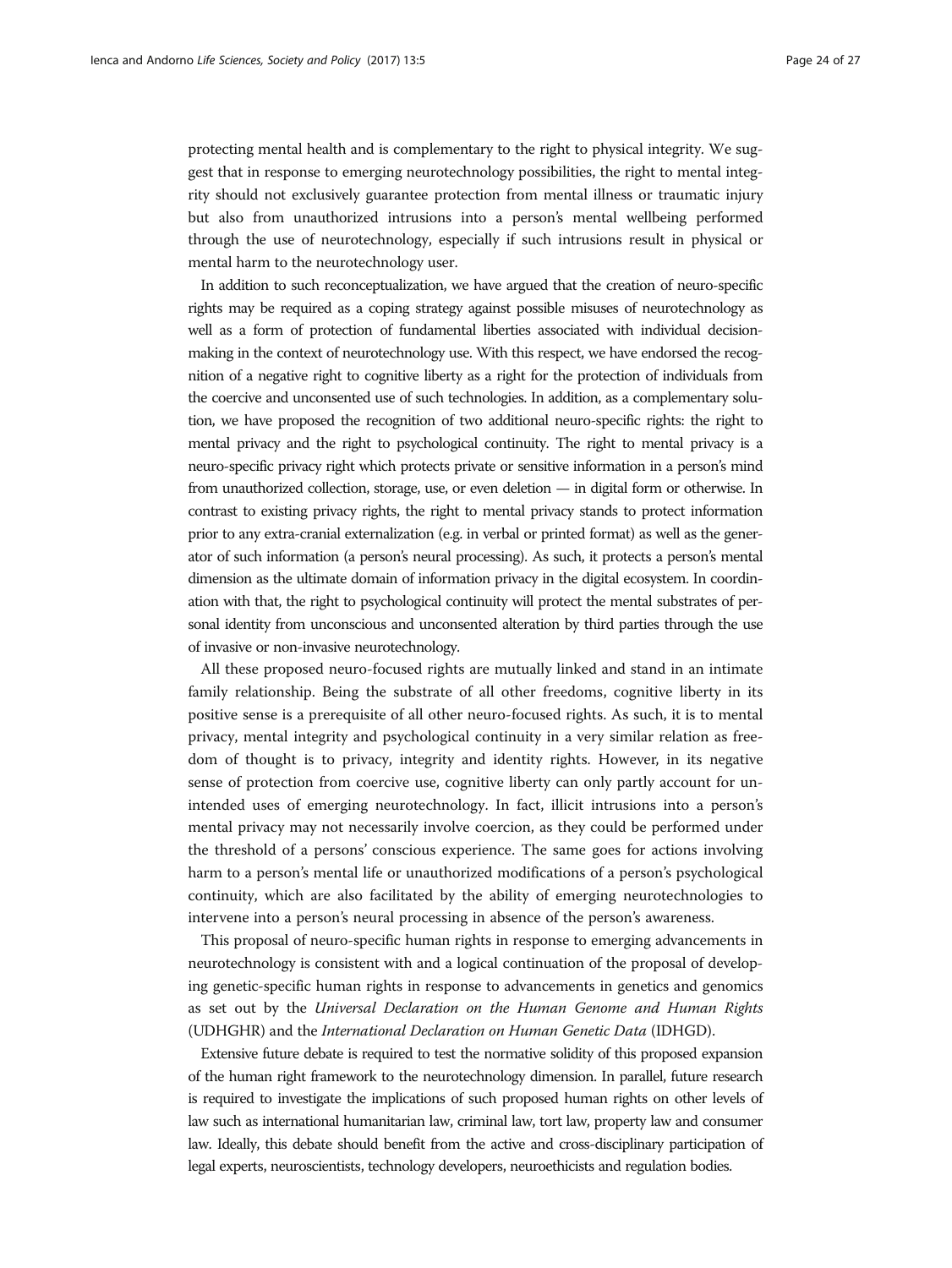### <span id="page-24-0"></span>**Endnotes**

<sup>1</sup>For example, the website The Brain Stimulator offers a wide assortment of affordable tDCS devices, with prices ranging between 60\$ and 200\$. See: [https://thebrainsti](https://thebrainstimulator.net/shop/)[mulator.net/shop/](https://thebrainstimulator.net/shop/)

<sup>2</sup>Speech at Panel on "What If: Your Brain Confesses?" World Economic Forum -Annual Meeting, Davos, 20–23 January 2016. Available at: [https://www.weforum.org/](https://www.weforum.org/events/world-economic-forum-annual-meeting-2016/sessions/what-if-your-brain-confesse) [events/world-economic-forum-annual-meeting-2016/sessions/what-if-your-brain-confesses](https://www.weforum.org/events/world-economic-forum-annual-meeting-2016/sessions/what-if-your-brain-confesse)

3 See [http://ec.europa.eu/justice/data-protection/reform/index\\_en.htm](http://ec.europa.eu/justice/data-protection/reform/index_en.htm)

<sup>4</sup>The expression "reasonable expectation of privacy" was coined by the US Supreme Court in 1967 to distinguish legitimate police searches and seizures from unreasonable ones in the light of the Fourth Amendment that protects privacy rights.

<sup>5</sup>"In the exercise of his rights and freedoms, everyone shall be subject only to such limitations as are determined by law solely for the purpose of securing due recognition and respect for the rights and freedoms of others and of meeting the just requirements of morality, public order and the general welfare in a democratic society" (UDHR, Article 29.2).

 $^6$ American Convention on Human Rights, art. 8(2)(g): "Every person accused of a criminal offense has the right (…) not to be compelled to be a witness against himself or to plead guilty"; Rome Statute of the International Criminal Court, art. 55(1)(a): "In respect of an investigation under this Statute, a person: (a) Shall not be compelled to incriminate himself or herself or to confess guilt". Paragraph 2(b) of the same Article 55 adds that the person suspected of having committed a crime has the right "to remain silent, without such silence being a consideration in the determination of guilt or innocence".

 $^{7}$ Funke v. France, ECtHR 1993, A n° 256-A; John Murray v. United Kingdom, ECtHR 1996-I.

<sup>8</sup>US Supreme Court, Miranda v. Arizona, 384 U.S. 436 (1966).

<sup>9</sup>Saunders v. United Kingdom, ECtHR 1996-VI, para 69.

<sup>10</sup>The expression "Manchurian candidate" refers to "a person who is (or is believed to be) brainwashed into becoming a subversive agent, especially an assassin" (Oxford Dictionary). The expression was popularized by the 1962 film The Manchurian Candidate, adapted from the 1959 novel of the same name by Richard Condon.

 $11$ Goodwin v United Kingdom ECtHR (2002) 35, 18 at 90.

### Authors' contribution

MI and RA jointly developed the conceptual structure, logical articulation and equally contributed to the draft of the manuscript. Each author revised the manuscript critically for important intellectual content. All authors read and approved the final manuscript.

### Competing interests

None of the authors have any competing interests in the manuscript.

### Publisher's Note

Springer Nature remains neutral with regard to jurisdictional claims in published maps and institutional affiliations.

### Author details

<sup>1</sup>Institute for Biomedical Ethics, University of Basel, Bernouillstrasse 28, 4056 Basel, Switzerland. <sup>2</sup>School of Law, University of Zurich, Zurich, Switzerland.

Received: 20 October 2016 Accepted: 20 March 2017 Published online: 26 April 2017

### References

Aharoni E, Vincent GM, Harenski CL, Calhoun VD, Sinnott-Armstrong W, Gazzaniga MS, Kiehl KA. Neuroprediction of future rearrest. Proc Natl Acad Sci. 2013;110(15):6223–8.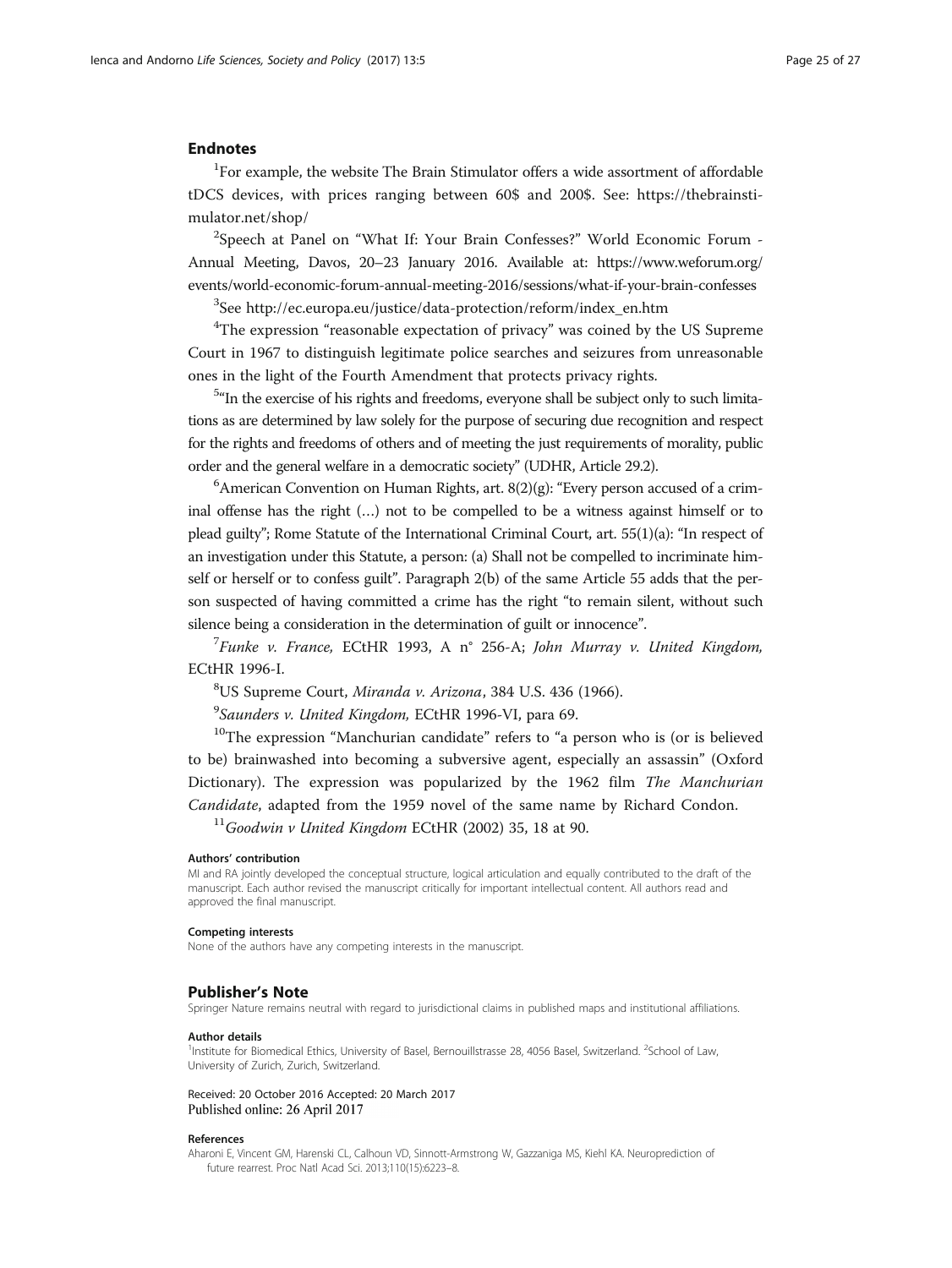<span id="page-25-0"></span>Andorno R. Principles of international biolaw. Seeking common ground at the intersection of bioethics and human rights. Brussels: Bruylant; 2013.

Armstrong BC, Ruiz-Blondet MV, Khalifian N, Kurtz KJ, Jin Z, Laszlo S. Brainprint: Assessing the uniqueness, collectability, and permanence of a novel method for ERP biometrics. Neurocomputing. 2015;166:59–67.

Ashworth A. Self-incrimination in European human rights law-a pregnant pragmatism. Cardozo L Rev. 2008;30:751. Baron-Cohen S. Essential difference: Male and female brains and the truth about autism. New York: Basic Books; 2004. Beitz CR. The idea of human rights. New York: Oxford University Press; 2011.

Berlin I. Two concepts of liberty: an inaugural lecture delivered before the University of Oxford on 31 October 1958. Oxford: Clarendon Press; 1959.

Biondi F, Skrypchuk L. Use Your Brain (and Light) for Innovative Human-Machine Interfaces. In: Nunes I, ed. Advances in Human Factors and System Interactions. Dordrecht: Springer; 2017. p. 99–105.

Boire RG. Mind matters. Journal of Cognitive Liberties. 2003;4, (1):7–10.

Brigham K, Kumar B. Subject identification from electroencephalogram (EEG) signals during imagined speech. Paper presented at the Biometrics: Theory Applications and Systems (BTAS), 2010 Fourth IEEE International Conference on. 2010.

Bublitz J-C. My Mind is Mine!? Cognitive Liberty as a Legal Concept. In: Hildt E, Franke AG, eds. Cognitive Enhancement. An Interdisciplinary Perspective. Dordrecht: Springer; 2013. p. 233–64.

Campisi P, La Rocca D, Scarano G. EEG for automatic person recognition. Computer. 2012;45(7):87–9.

Charo RA. Yellow lights for emerging technologies. Science. 2015;349(6246):384–5.

Decker M, Fleischer T. Contacting the brain-aspects of a technology assessment of neural implants. Biotechnol J. 2008; 3(12):1502–10.

Dick PK. The Minority Report and Other Classic Stories. New York: Citadel Press; 2002.

Diggelmann O, Cleis MN. How the right to privacy became a Human Right. Human Rights Law Review. 2014;14(3):441–58. Dinev T, Hart P. Internet privacy concerns and their antecedents-measurement validity and a regression model. Behav Inform Technol. 2004;23(6):413–22.

Ellegaard M, Kragh K. Moral Enhancement and Persistent Violent Offenders. Roskilde University. Philosophy and Science Studies, 2015. [https://core.ac.uk/download/pdf/43031078.pdf.](https://core.ac.uk/download/pdf/43031078.pdf) Accessed 29 Mar 2017.

Fagan A. Human Rights: The Internet Encyclopedia of Philosophy. 2005.<http://www.iep.utm.edu/hum-rts>. Accessed 29 Mar 2017.

Fagan A. Human Rights: Between Idealism and Realism. Nordic J Hum Rights. 2015;33(3):274–5. Farahany NA. Incriminating thoughts. Stanford Law Rev. 2012;64:351.

Fernandez A, Sriraman N, Gurevitz B, Ouiller O. Pervasive Neurotechnology: A Groundbreaking Analysis of 10,000+ Patent Filings Transforming Medicine, Health, Entertainment and Business.: SharpBrains; 2015.

Frank MJ, Samanta J, Moustafa AA, Sherman SJ. Hold your horses: impulsivity, deep brain stimulation, and medication in parkinsonism. Science. 2007;318(5854):1309–12.

Goodenough OR, Tucker M. Law and cognitive neuroscience. Annu Rev Law Soc Sci. 2010;6:61–92.

Presidential Commission for the Study of Bioethical Issues. Gray Matters. Integrative Approaches for Neuroscience, Ethics and Society, vol. 1, Washington, DC: Bioethics Commission; 2014.

Greely HT. Law and the revolution in neuroscience: An early look at the field. Akron L Rev. 2009;42:687.

Habermas J. The concept of human dignity and the realistic utopia of human rights. Metaphilosophy. 2010;41(4):464–80. Haynes J-D, Sakai K, Rees G, Gilbert S, Frith C, Passingham RE. Reading hidden intentions in the human brain. Curr Biol. 2007;17(4):323–8.

Herff C, Heger D, de Pesters A, Telaar D, Brunner P, Schalk G, Schultz T. Brain-to-text: decoding spoken phrases from phone representations in the brain. Front Neurosci. 2015. p. 9. [https://doi.org/10.3389/fnins.2015.00217.](https://doi.org/10.3389/fnins.2015.00217)

Holbrook C, Izuma K, Deblieck C, Fessler DM, Iacoboni M. Neuromodulation of group prejudice and religious belief. Soc Cogn Affect Neurosci. 2016;11(3):387–94.

Houeto J, Mesnage V, Mallet L, Pillon B, Gargiulo M, du Moncel ST, Cornu P. Behavioural disorders, Parkinson's disease and subthalamic stimulation. J Neurol Neurosurg Psychiatry. 2002;72(6):701-7.

Iacono WG. Accuracy of polygraph techniques: Problems using confessions to determine ground truth. Physiol Behav. 2008;95(1–2):24–6. doi:[10.1016/j.physbeh.2008.06.001](http://dx.doi.org/10.1016/j.physbeh.2008.06.001).

Ienca M, Haselager P. Hacking the brain: brain–computer interfacing technology and the ethics of neurosecurity. Ethics Inf Technol. 2016;18(2):117–29.

Illes J. Neuroethics in a new era of neuroimaging. Am J Neuroradiol. 2003;24(9):1739–41.

Klaming L, Haselager P. Did my brain implant make me do it? Questions raised by DBS regarding psychological continuity, responsibility for action and mental competence. Neuroethics. 2013;6(3):527–39.

Koch W, Teipel S, Mueller S, Benninghoff J, Wagner M, Bokde AL, Meindl T. Diagnostic power of default mode network resting state fMRI in the detection of Alzheimer's disease. Neurobiol Aging. 2012;33(3):466–78.

Kozel FA, Johnson KA, Mu Q, Grenesko EL, Laken SJ, George MS. Detecting deception using functional magnetic resonance imaging. Biol Psychiatry. 2005;58(8):605–13.

La Rocca D, Campisi P, Scarano G. EEG biometrics for individual recognition in resting state with closed eyes. Paper presented at the Biometrics Special Interest Group (BIOSIG), 2012 BIOSIG-Proceedings of the International Conference of the. 2012.

Langleben D, Hakun J, Seelig D, Wang A, Ruparel K, Bilker W, Gur R. Polygraphy and functional magnetic resonance imaging in lie detection: a controlled blind comparison using the concealed information test. J Clin Psychiatry. 2016;77(10):1372–80.

Lebedev MA, Tate AJ, Hanson TL, Li Z, O'Doherty JE, Winans JA, Schwarz DA. Future developments in brain-machine interface research. Clinics. 2011;66:25–32.

Lefaucheur J-P, André-Obadia N, Antal A, Ayache SS, Baeken C, Benninger DH, De Ridder D. Evidence-based guidelines on the therapeutic use of repetitive transcranial magnetic stimulation (rTMS). Clin Neurophysiol. 2014;125(11):2150–206.

Lewis C, Maier F, Horstkötter N, Zywczok A, Witt K, Eggers C, Moro E. Subjectively perceived personality and mood changes associated with subthalamic stimulation in patients with Parkinson's disease. Psychol Med. 2015;45(01):73–85.